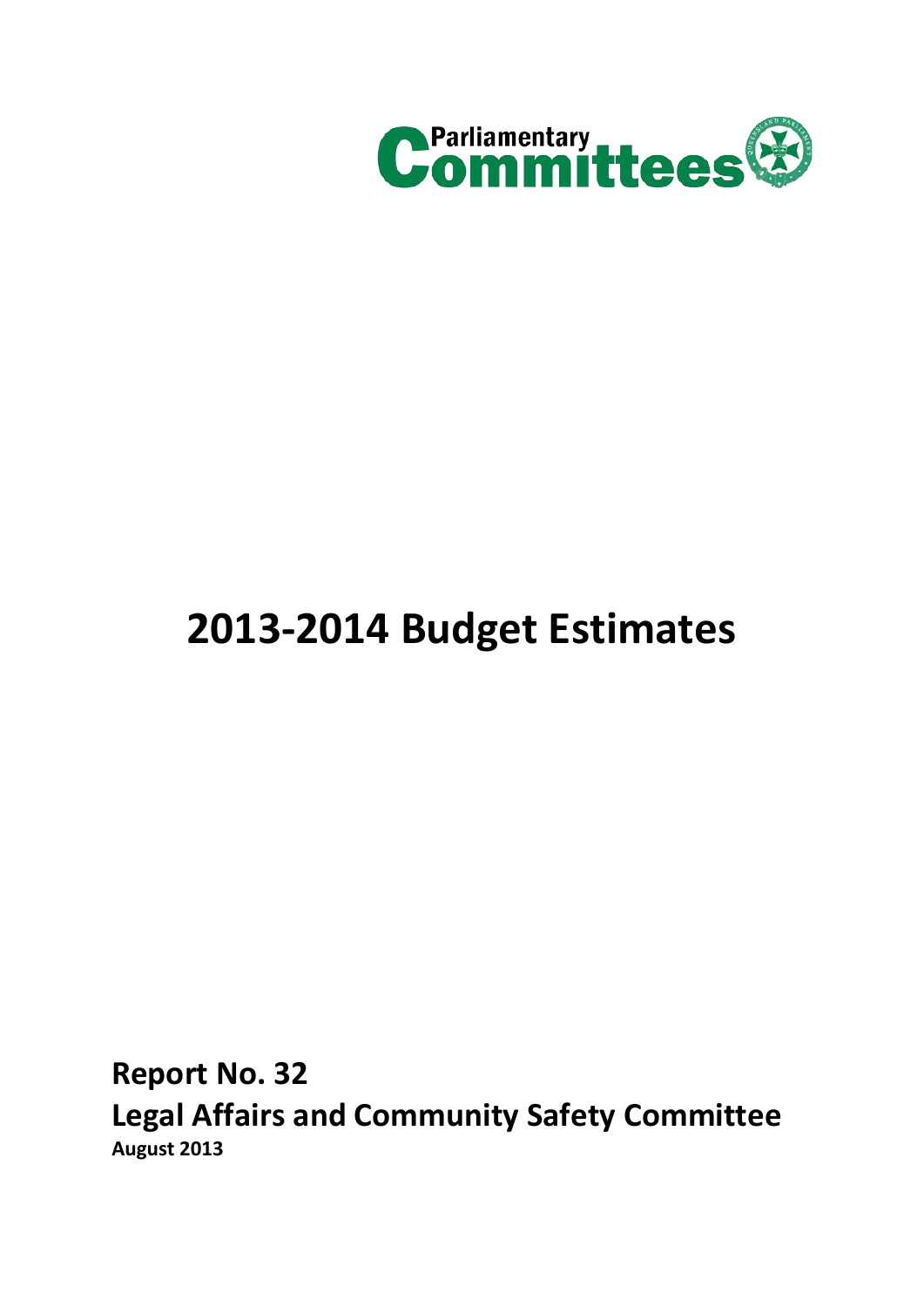# **[Legal Affairs and Community Safety Committee](#page-0-0)**

| <b>Chair</b>           | Mr Ian Berry MP, Member for Ipswich                                |
|------------------------|--------------------------------------------------------------------|
| <b>Deputy Chair</b>    | Mr Peter Wellington MP, Member for Nicklin                         |
| <b>Members</b>         | Miss Verity Barton MP, Member for Broadwater                       |
|                        | Mr Bill Byrne MP, Member for Rockhampton                           |
|                        | Mr Sean Choat MP, Member for Ipswich West                          |
|                        | Mr Aaron Dillaway MP, Member for Bulimba                           |
|                        | Mr Trevor Watts MP, Member for Toowoomba North                     |
|                        |                                                                    |
| <b>Staff</b>           | Mr Brook Hastie, Research Director                                 |
|                        | Ms Kym Christensen, Principal Research Officer (from 15 July 2013) |
|                        | Mrs Sharon Hunter, Principal Research Officer (to 12 July 2013)    |
|                        | Mrs Ali Jarro, Principal Research Officer                          |
|                        | Mrs Gail Easton, Executive Assistant                               |
|                        |                                                                    |
| <b>Contact details</b> | Legal Affairs and Community Safety Committee                       |
|                        | <b>Parliament House</b><br>George Street                           |
|                        | Brisbane Qld 4000                                                  |
| <b>Telephone</b>       | +61 7 3406 7307                                                    |
| Fax                    | +61 7 3406 7070                                                    |
| <b>Email</b>           | lacsc@parliament.qld.gov.au                                        |
| Web                    | www.parliament.qld.gov.au/lacsc                                    |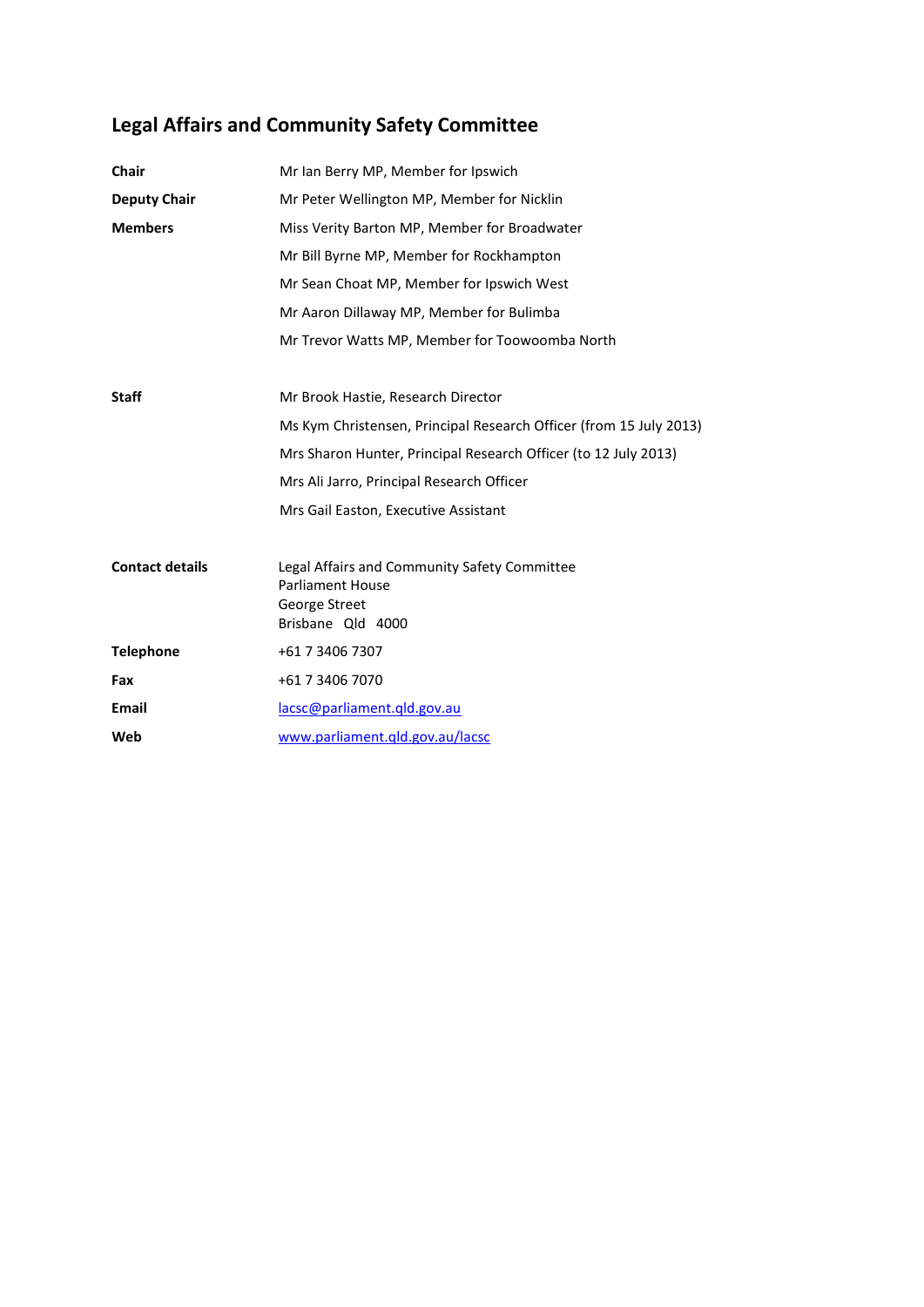## **Chair's foreword**

This report presents a summary of the Legal Affairs and Community Safety examination of the Budget Estimates for the 2013-2014 financial year.

Consideration of the Budget Estimates allows for the public examination of both the responsible Minister and Chief Executive Officer of each agency within the Committee's portfolio area. This was undertaken through the questions on notice and public hearing process.

The Committee has made one recommendation as follows:

• The proposed expenditure, as detailed in the Appropriation Bill 2013 for the Committee's areas of responsibility, be agreed to by the Legislative Assembly, without amendment.

On behalf of the Committee, I wish to thank the Attorney-General and Minister for Justice and the Minister for Police and Community Safety, and their departmental officers for their cooperation in providing information to the Committee throughout this process.

I would also like to thank the Members of the Committee for their hard work and valuable contribution into the Estimates process, and other Members who participated in the Estimates Hearing providing additional scrutiny of the Budget Estimates.

Finally, I wish to thank the officers in the secretariat and other parliamentary officers for their assistance throughout the Estimates process.

Ian Berry MP **Chair**

Legal Affairs and Community Safety Committee iii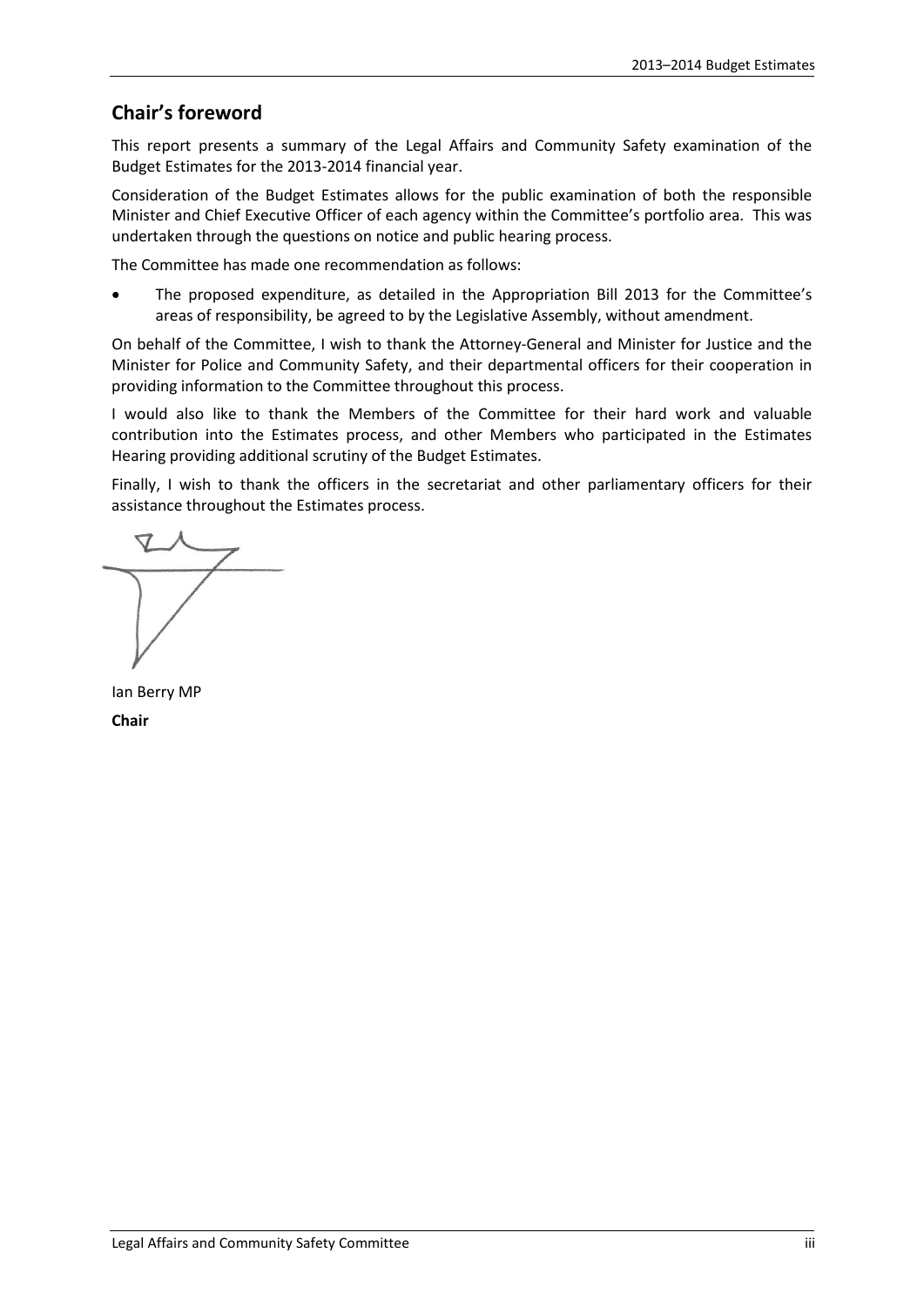## **1. Introduction**

#### **1.1 Role of the Committee**

The Legal Affairs and Community Safety Committee (the Committee) is a portfolio committee of the Queensland Parliament established under section 88 of the *Parliament of Queensland Act 2001* and the Standing Rules and Orders of the Legislative Assembly.

The Committee's areas of responsibility are:

- Department of Justice and Attorney-General;
- Queensland Police Service; and
- Department of Community Safety.<sup>[1](#page-3-0)</sup>

The Committee also has oversight responsibilities for the Office of the Information Commissioner, the Queensland Ombudsman, the Electoral Commissioner and the Criminal Organisation Public Interest Monitor.

On 4 June 2013, the Appropriation Bill 2013 and the estimates for the Committee's areas of responsibility were referred to the Committee for investigation and report.<sup>[2](#page-3-1)</sup>

On 18 July 2013, the Committee conducted a public hearing and took evidence about the proposed expenditure from the Attorney-General and Minister for Justice (the Attorney-General), the Minister for Police and Community Safety and other witnesses. A copy of the transcript of the Committee's hearing can be accessed on the Parliament's website.

#### **1.2 Aim of this report**

The Committee considered the estimates referred to it by using information contained in:

- budget papers;
- answers to pre-hearing questions on notice;
- evidence taken at the hearing; and
- additional information provided in relation to answers.

This report summarises the estimates referred to the Committee and highlights some of the issues the Committee examined.

Prior to the public hearing, the Committee provided the Attorney-General and the Minister for Police and Community Safety with questions on notice in relation to the estimates. Responses to all the questions were received.

Answers to the Committee's pre-hearing questions on notice; documents tabled during the hearing; answers and additional information provided by Ministers after the hearing; and minutes of the Committee's meetings are included in a volume of additional information tabled with this report.

<span id="page-3-0"></span><sup>&</sup>lt;sup>1</sup> Standing Rules and Orders, Schedule 6. The schedule provides that departments, statutory authorities, government owned corporations or other administrative units related to the relevant Minister's responsibilities

<span id="page-3-1"></span>regarding these areas are included.<br>2 Standing Order 177 provides for the automatic referral of the Annual Appropriation Bills to portfolio committees once the Bills have been read a second time.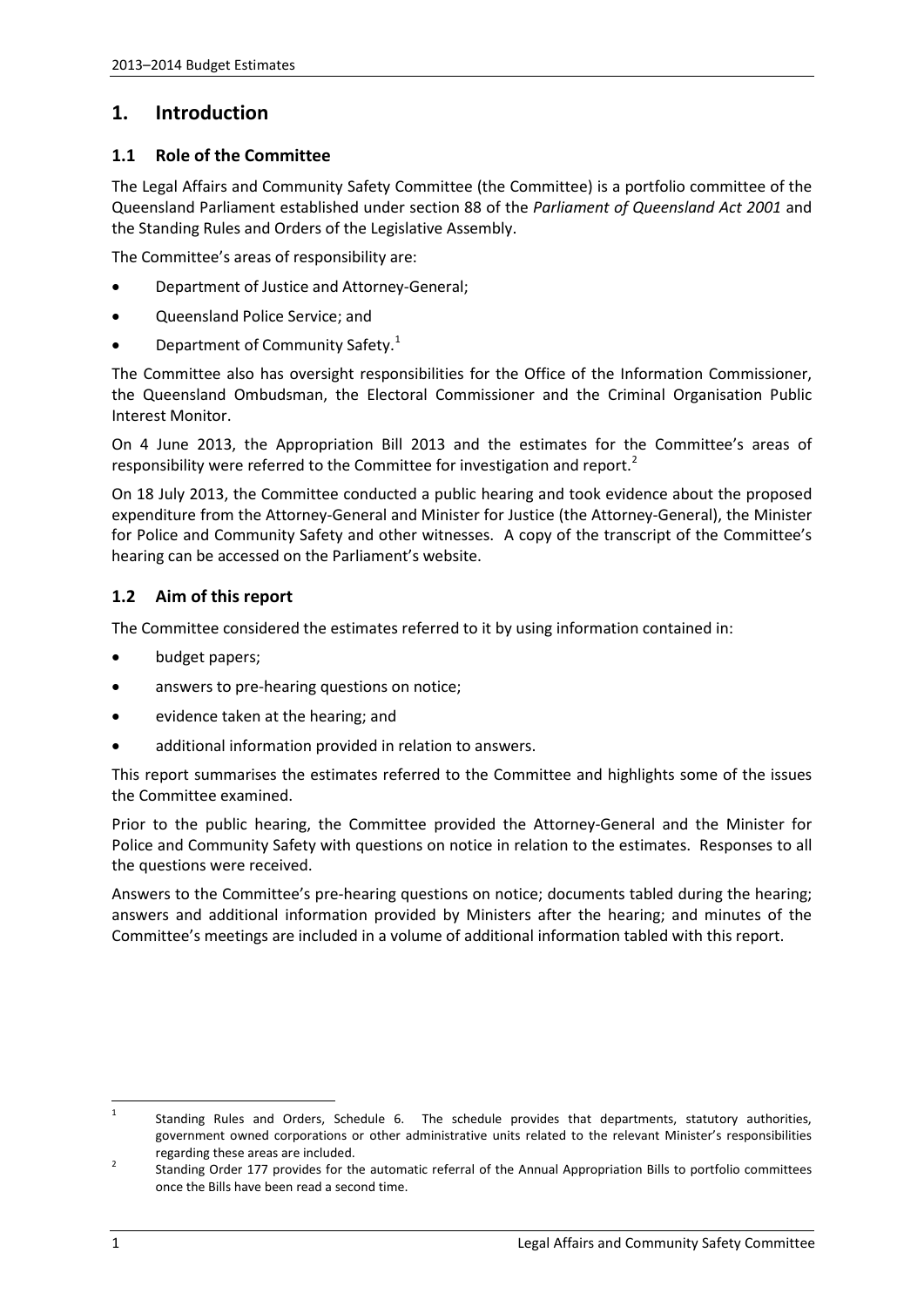#### **1.3 Participation of other Members**

Due to the inability of various Committee Members to be present for the entire hearing, the following members were appointed as substitute Committee Members (in accordance with the Standing Rules and Orders of the Legislative Assembly<sup>[3](#page-4-0)</sup>), for specified times throughout the day:

- Mrs Jo-Ann Miller MP, Member for Bundamba;
- Mr Michael Pucci MP, Member for Logan; and
- Mrs Desley Scott MP, Member for Woodridge.

In addition, the following members sought, and were granted leave by the Committee to participate in the public hearing and ask questions of witnesses at specified times throughout the day:

- Ms Annastacia Palaszczuk MP, Leader of the Opposition and Member for Inala; and
- Mrs Desley Scott MP, Member for Woodridge.

## **2. Recommendations**

The Committee makes the following recommendation.

#### **Recommendation 1**

The Committee recommends the proposed expenditure, as detailed in the Appropriation Bill 2013 for the Committee's areas of responsibility, be agreed to by the Legislative Assembly, without amendment.

## **3. Attorney-General and Minister for Justice**

#### **3.1 Department of Justice and Attorney-General**

The Attorney-General is the Minister responsible for the Department of Justice and Attorney-General (the Department). The Department has six service areas as follows:<sup>[4](#page-4-1)</sup>

**Criminal and Civil Justice**: which includes Queensland's courts and tribunals, provides coronial and prosecution services, diversion programs to address causes of offending, Justice of the Peace and mediation services;

**Fair and Safe Work**: which supports an industrial relations framework for Queensland's private sector, provides workplace health and safety services, workers' compensation policy advice, and electrical safety services, including developing and enforcing standards and promoting strategies for improved performance;

**Legal**: which develops and coordinates proposals for justice related legislation, provides advice on and develops law reform and justice policy; provides independent legal services for public sector agencies and the State;

**Human Rights Protection**: which provides guardianship services, assistance for victims of crime and life event registration services;

**Liquor, Gaming and Fair Trading**: which provides regulatory and consumer protection services across the liquor, gaming, and general services sectors, particularly through encouraging industry integrity and fostering business and consumer confidence, develops and implements initiatives to minimise harm from liquor and gambling; educates and protects vulnerable consumers; and

<span id="page-4-1"></span><span id="page-4-0"></span><sup>3</sup> SO 202 – Illness, inability to attend or standing down.<br>4 State Budget 2012-13, Service Delivery Statements, Department of Justice and Attorney-General, Electoral Commission of Queensland, Office of the Queensland Ombudsman, Public Trust Office, page 1.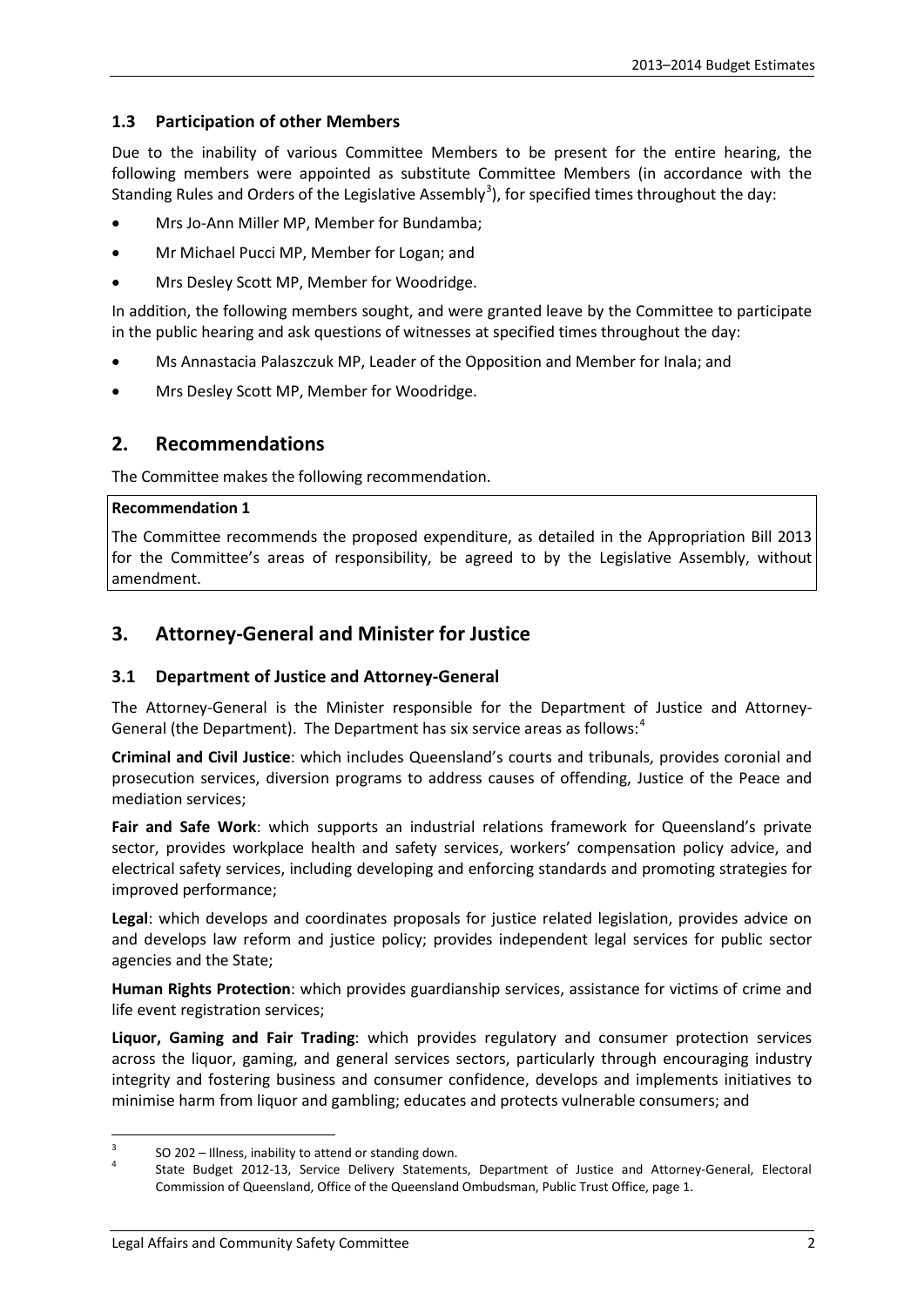**Youth Justice**: which provides youth justice services, including boot camps, conferencing and detention centres; develops and implements strategies to meet the needs of youth justice clients and their families.

In addition, in 2013-2014 the Department will administer funds on behalf of the Government which were established for managing the following:

- Remuneration of Judicial Officers;
- Appeal Costs Fund Payments;
- Financial assistance to victims of crime;
- Criminal injuries compensation;
- Assistance to families of victims of homicide;
- Statutory Authorities:
	- o Anti-Discrimination Commission Queensland;
	- o Crime and Misconduct Commission;
	- o Legal Aid Queensland; and
	- o Office of the Information Commissioner;
- Revenue from the Office of Liquor and Gaming regulations; and
- Property Agents and Motor Dealers Act (PAMDA) claim fund.<sup>[5](#page-5-0)</sup>

The following table taken from the Appropriation Bill 2013 compares the appropriations for the Department for 2012-2013 and 2013-2014.

| <b>Appropriations</b>     | 2012-13<br>\$'000 | 2013-14<br>\$'000 |
|---------------------------|-------------------|-------------------|
| <b>Controlled Items</b>   |                   |                   |
| departmental services     | 520,012           | 537,412           |
| equity adjustment         | 38,918            | (19,671)          |
| <b>Administered Items</b> | 239,092           | 292,564           |
| Vote                      | 798,022           | 810,305           |

*Source*: Appropriation Bill 2013, Schedule 2, page 9.

The Attorney-General's Ministerial portfolio area of responsibility also includes the following statutory authorities and agencies, further details of which are set out below:

- Anti-Discrimination Commission Queensland;
- Crime and Misconduct Commission;
- Electoral Commission of Queensland;
- Legal Aid Queensland;
- Office of the Information Commissioner;
- Office of the Queensland Ombudsman; and
- The Public Trustee of Queensland.

<span id="page-5-0"></span> $\sf 5$ <sup>5</sup> State Budget 2013-14, Service Delivery Statements – Department of Justice and Attorney General, pages 23-24.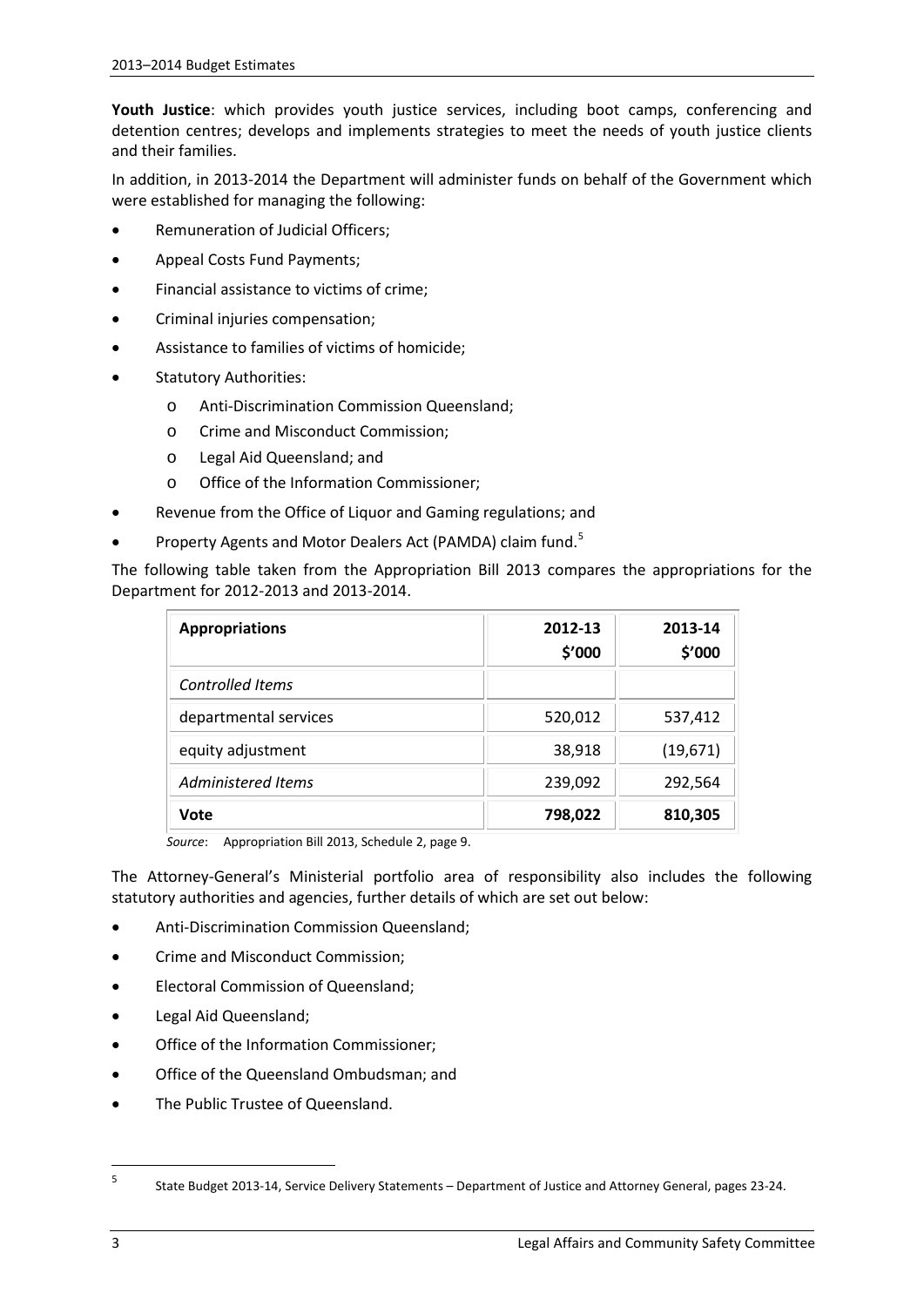Budgeted capital purchases for the Department (including the Public Trust Office, Legal Aid Queensland and Crime and Misconduct Commission) for 2013-2014 is \$[6](#page-6-0)0.2 million.<sup>6</sup>

Of this amount, \$47 million is for capital purchases of the Department. The Department's capital purchases will primarily focus on the expansion and refurbishment of the Cleveland Youth Detention Centre, the enhancement, maintenance and upgrade of Youth Justice facilities and the programmed renewal and maintenance of courthouses.[7](#page-6-1)

The following table shows a comparison of the budgets for 2012-2013 and 2013-2014 for the Department of Justice and Attorney-General.<sup>[8](#page-6-2)</sup>

| Agency                                         | 2012-13<br>\$'000 | 2013-14<br>\$'000 |
|------------------------------------------------|-------------------|-------------------|
| Department of Justice and Attorney-<br>General |                   |                   |
| controlled<br>$\bullet$                        | 726,558           | 698,948           |
| administered<br>$\bullet$                      | 293,980           | 294,030           |

*Source*: State Budget 2013-14, Service Delivery Statements – Department of Justice and Attorney General; Electoral Commission of Queensland; Office of the Ombudsman; and Public Trustee of Queensland.

The 2013-2014 Budget highlights for the Department include:

- implementing the Government's response to the review of the *Youth Justice Act 1992*;
- developing a Blueprint for the Future of Youth Justice;
- expanding the youth boot camp trial;
- providing funding to continue the JP (QCAT) pilot program and to revitalise and refocus the Justices of the Peace (JP) Branch on compliance and support;
- continuing to support victims of crime who may have been directly or indirectly affected by violent crime;
- providing funding to Women's Legal Service to support vulnerable Queensland women with assisted legal advice sessions;
- implementing the recommendations from the review of the allocation of funds from the Legal Practitioner Interest on Trust Accounts Fund (LPITAF), with a new funding model to commence in the 2014-15 financial year;
- responding to the Callinan/Aroney Inquiry report, *Review of the Crime and Misconduct Act and related matters*, and the relevant recommendations of the Parliamentary Crime and Misconduct Committee, *Report No 90 Inquiry on the CMC's release and destruction of Fitzgerald Inquiry documents*;
- providing additional funding for the Commission of Inquiry into the Queensland racing industry commencing in July 2013;
- responding to the review of the *Electoral Act 1992*;
- introducing the *Implementation Guidelines to the Queensland Code of Practice for the Building and Construction Industry* and establishing the Building Construction Compliance Branch to improve productivity, reduce costs and stop unlawful industrial activity in Queensland's building and construction industry;

<span id="page-6-2"></span>

<span id="page-6-1"></span><span id="page-6-0"></span><sup>&</sup>lt;sup>6</sup><br>State Budget 2013-14, Capital Statement – Budget Paper No. 3, page 78.<br>State Budget 2013-14, Capital Statement – Budget Paper No. 3, page 78.<br>The table indicates the agency budget. It may not represent the actual appr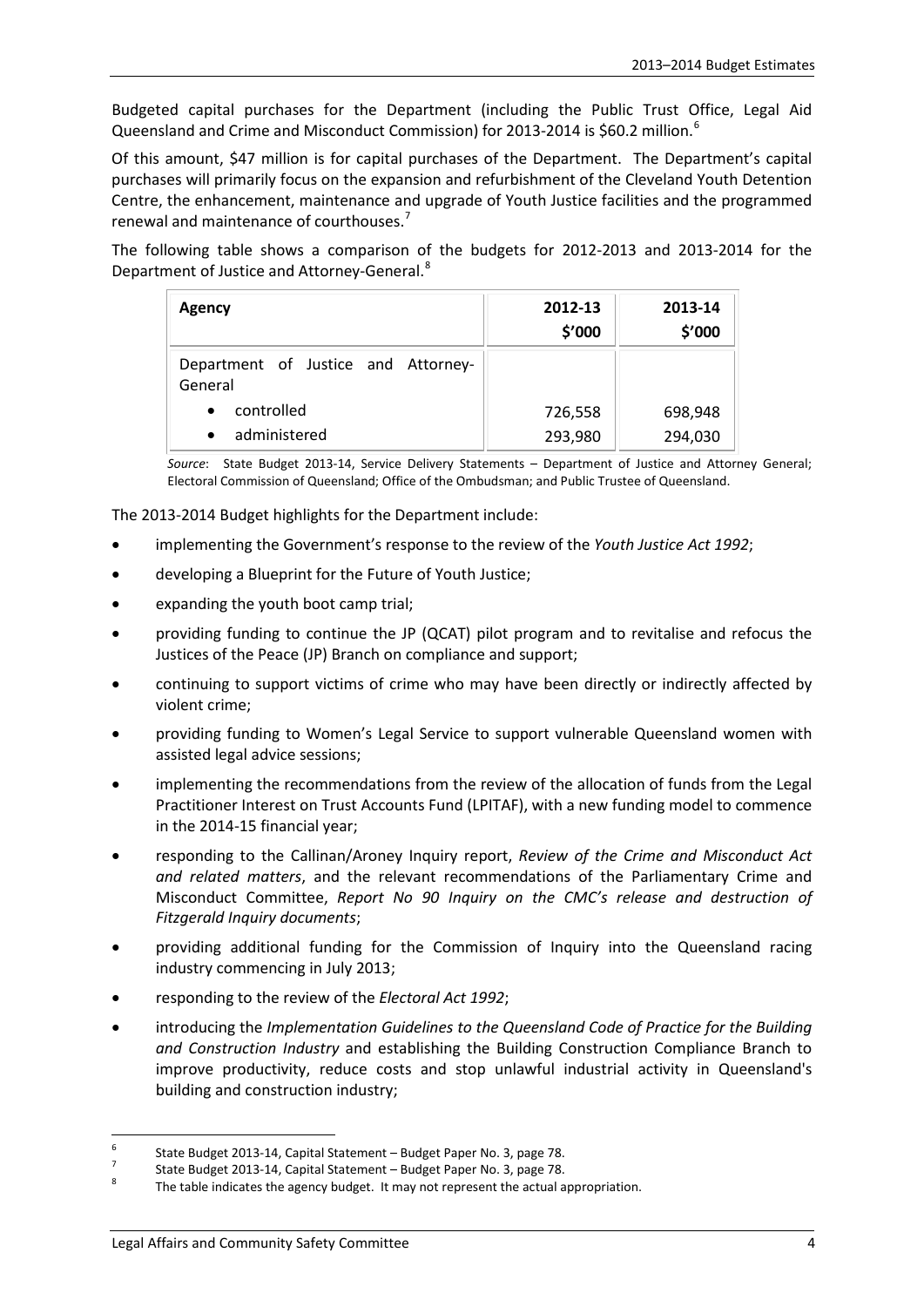- responding to the review of the *Work Health and Safety Act 2011*;
- continuing to respond to the outcomes of the Parliamentary Inquiry into Queensland's Workers' Compensation Scheme;
- responding to the review of the *Electrical Safety Regulation 2002* aimed at enhancing electrical safety while reducing red tape for business;
- continuing to support the Drink Safe Precinct trials and evaluation;
- contributing to the Government's commitment to transform the public sector to be the best, most efficient , modern and service-oriented in Australia through Public Sector Renewal Program initiatives, including the Births, Deaths and Marriages Revitalisation Program and the One-Stop Shop solution; and
- continuing to implement savings allocated through rigorous review of services, particularly to back office services and processes.<sup>[9](#page-7-0)</sup>

#### **3.2 Anti-Discrimination Commission Queensland**

The Anti-Discrimination Commission Queensland (ADCQ) is an independent statutory body established by the *Anti-Discrimination Act 1991*. The ADCQ contributes to the Government's objectives by: managing complaints received under the *Anti-Discrimination Act 1991*; delivering training to business, government and the community; and promoting public discussion on human rights. $10$ 

The budget comparison for 2012-2013 and 2013-2014 for the Anti-Discrimination Commission Queensland is shown below.<sup>[11](#page-7-2)</sup>

| Agency                                              | 2012-13<br>\$'000 | 2013-14<br>\$'000 |
|-----------------------------------------------------|-------------------|-------------------|
| <b>Anti-Discrimination Commission</b><br>Queensland | 5,316             | 5,323             |

*Source*: State Budget 2013-14, Service Delivery Statements – Department of Justice and Attorney General; Electoral Commission of Queensland; Office of the Ombudsman; and Public Trustee of Queensland.

The focus for 2013-2014 for the Anti-Discrimination Commission Queensland will be on refining resources for schools and enhancing services to the business community through the increased use of online services.<sup>[12](#page-7-3)</sup>

#### **3.3 Crime and Misconduct Commission**

The Crime and Misconduct Commission (CMC) is an independent specialist agency established under the *Crime and Misconduct Act 2001* which strives to protect Queenslanders from major crime and enhance public sector integrity. The CMC's activities contribute to: reducing the impact of major crime in Queensland; a trustworthy public sector; an effective witness protection service; and to be an organisation of high public value.<sup>[13](#page-7-4)</sup>

<span id="page-7-0"></span> $\overline{9}$ State Budget 2013-14, Service Delivery Statements – Department of Justice and Attorney General, pages 3-4.

<span id="page-7-2"></span><span id="page-7-1"></span><sup>&</sup>lt;sup>10</sup><br>State Budget 2013-14, Service Delivery Statements – Department of Justice and Attorney General, page 40.<br>The table indicates the agency budget. It may not represent the actual appropriation.<br>State Budget 2013-14, Serv

<span id="page-7-4"></span><span id="page-7-3"></span>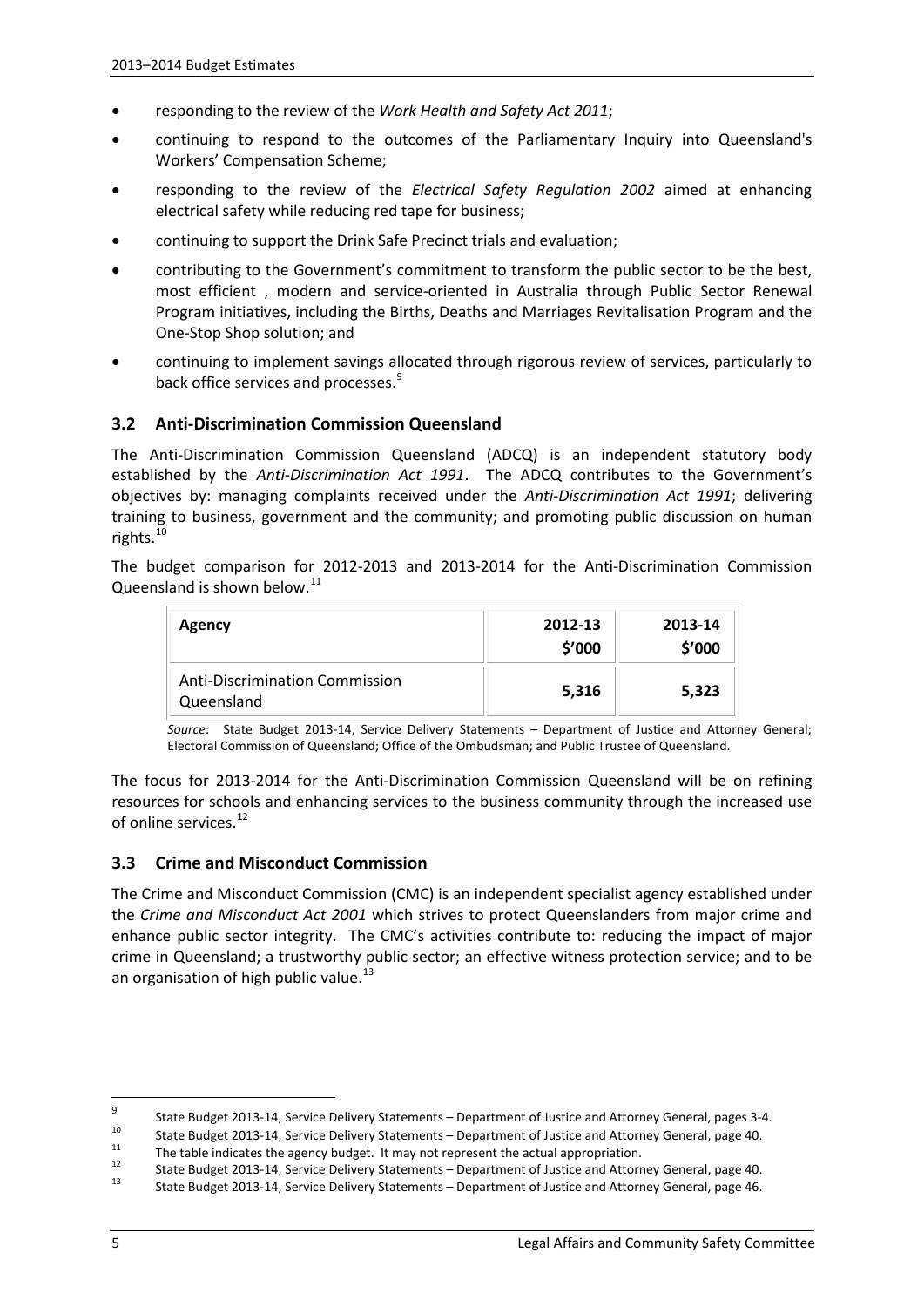The budget comparison for 2012-2013 and 2013-2014 for the Crime and Misconduct Commission is shown below.<sup>[14](#page-8-0)</sup>

| Agency                          | 2012-13<br>\$′000 | 2013-14<br>\$'000 |
|---------------------------------|-------------------|-------------------|
| Crime and Misconduct Commission | 50,037            | 49,596            |

*Source*: State Budget 2013-14, Service Delivery Statements – Department of Justice and Attorney General; Electoral Commission of Queensland; Office of the Ombudsman; and Public Trustee of Queensland.

The Budget allocates \$1.2 million to the Crime and Misconduct Commission to replace computer equipment, other equipment and motor vehicles.<sup>[15](#page-8-1)</sup>

The priorities in 2013-2014 for the CMC are to:

- gain maximum impact from proceeds of crime activity consistent with available resources;
- target and prevent major crime in our highest threat illicit drug market; and
- respond to changes to the police complaints, discipline and misconduct system and other external initiatives, including the recommendations from the PCMC's Inquiry report 90 of April 2013 and government approved recommendations from the report of 28 March 2013 prepared by the advisory panel reviewing the *Crime and Misconduct Act 2001*. [16](#page-8-2)

#### **3.4 Legal Aid Queensland**

Legal Aid Queensland's (LAQ) purpose is to provide front-line legal services to financially disadvantaged Queenslanders. These services include community legal education, information, advice, duty lawyer services, court and tribunal representation and dispute resolution.<sup>[17](#page-8-3)</sup>

The budget comparison for 2012-2013 and 2013-2014 for Legal Aid Queensland is shown below.<sup>[18](#page-8-4)</sup>

| <b>Agency</b>        | 2012-13<br>\$′000 | 2013-14<br>\$'000 |
|----------------------|-------------------|-------------------|
| Legal Aid Queensland | 125,922           | 125,540           |

*Source*: State Budget 2013-14, Service Delivery Statements – Department of Justice and Attorney General; Electoral Commission of Queensland; Office of the Ombudsman; and Public Trustee of Queensland.

The Budget allocates \$6.3 million for Legal Aid Queensland to invest in major property, plant and equipment projects, including the refurbishment of offices; and the replacement of business systems and motor vehicles.<sup>[19](#page-8-5)</sup>

During 2013-2014, the LAQ expects to:

- continue to provide quality front-line legal services;
- increase fees to private lawyers for family law grants of aid by 5%;
- redevelop the LAQ website to improve accessibility for clients, lawyers and the community;
- expand its referral pathways for advice program to Toowoomba;
- implement the IT support capability review's recommendations;

<span id="page-8-2"></span><span id="page-8-1"></span>

<span id="page-8-0"></span><sup>&</sup>lt;sup>14</sup> The table indicates the agency budget. It may not represent the actual appropriation.<br>
<sup>15</sup> State Budget 2013-14, Capital Statement - Budget Paper No. 3, page 79.<br>
State Budget 2013-14, Service Delivery Statements – D

<span id="page-8-4"></span><span id="page-8-3"></span>

<span id="page-8-5"></span>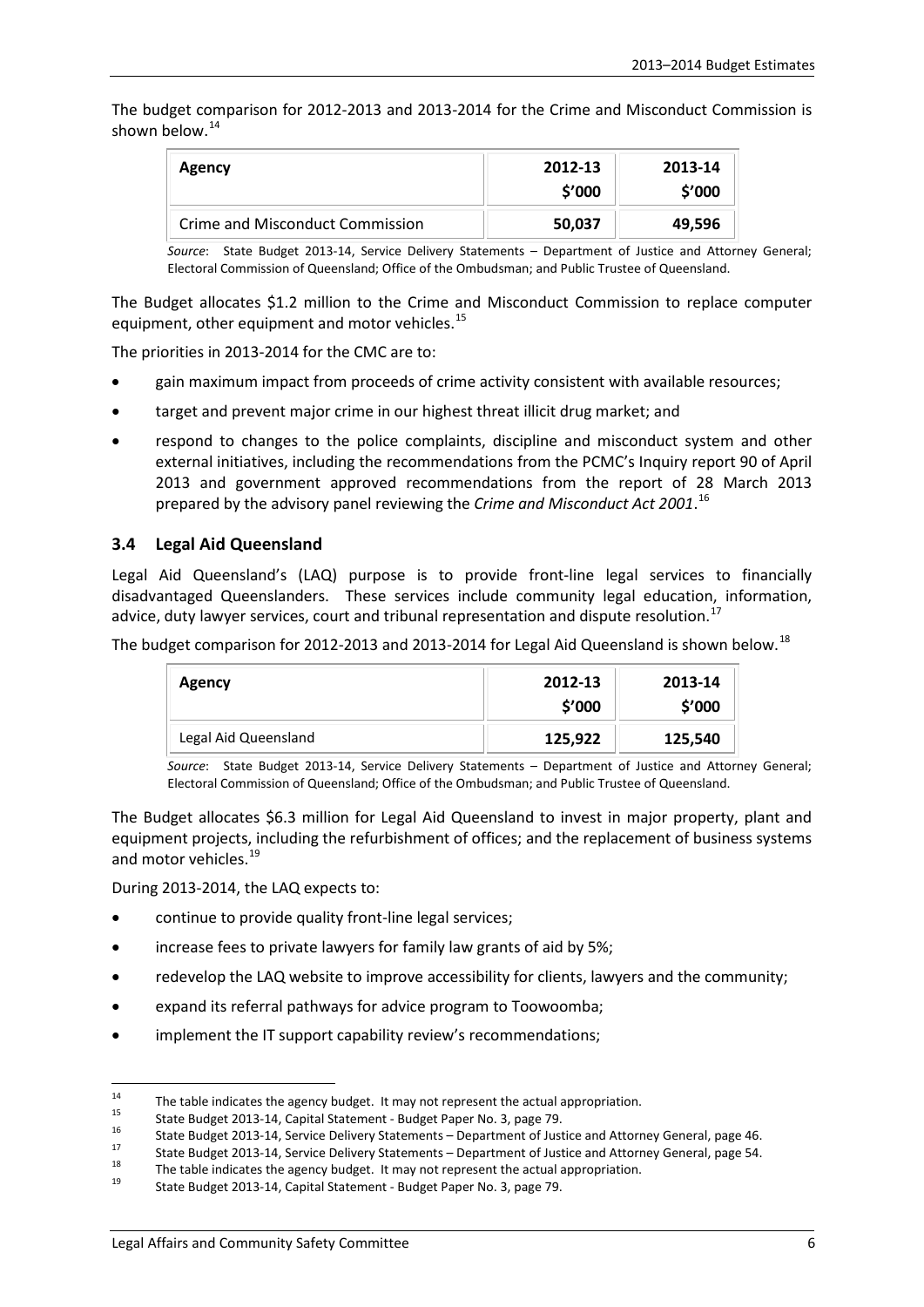- continue to focus on its financial sustainability; and
- complete the initial phase of its head office refurbishment to ensure ongoing rental savings.<sup>[20](#page-9-0)</sup>

#### **3.5 Office of the Information Commissioner**

The Office of the Information Commissioner (OIC) contributes to the Government's objective for the community to restore accountability in Government by fostering better and easier access to public sector information by:

- providing an independent, timely and fair review of decisions made under the R*ight to Information Act* and the *Information Privacy Act 2009*;
- providing an independent and timely privacy complaints resolution services;
- fostering improvements in the quality of practice in right to information and information privacy in Queensland Government agencies;
- promoting the principles and practices of right to information and information privacy in the community and in government. $^{21}$  $^{21}$  $^{21}$

The budget comparison for 2012-2013 and 2013-2014 for the Office of the Information Commissioner is shown below.<sup>[22](#page-9-2)</sup>

| Agency                                 | 2012-13<br>\$'000 | 2013-14<br>\$′000 |
|----------------------------------------|-------------------|-------------------|
| Office of the Information Commissioner | 6,581             | 6,614             |

*Source*: State Budget 2013-14, Service Delivery Statements – Department of Justice and Attorney General; Electoral Commission of Queensland; Office of the Ombudsman; and Public Trustee of Queensland.

Major deliverables for the Office of the Information Commissioner for 2013-2014 include:

- providing further online training courses to agencies that allow for flexible and low-cost training accessible to metropolitan and regional areas and providing targeted face-to-face training for specific identified agencies and topics of interest;
- conducting audits of local councils and universities on their compliance with certain obligations under the *Right to Information Act 2009* and the *Information Privacy Act 2009;*
- continuing to support open data initiatives;
- continuing to finalise external reviews and privacy complaints in a timely manner;
- promoting understanding of right to information and privacy rights and responsibilities in the community, particularly in rural and regional areas;
- providing educational resources for both agencies and the community in the area of privacy and complaints; and
- reporting to Parliament on the results of the 2013 Agency Self-Assessed Electronic Audit of compliance with the *Right to Information Act 2009* and the *Information Privacy Act 2009* across the public sector.<sup>[23](#page-9-3)</sup>

<span id="page-9-1"></span><span id="page-9-0"></span><sup>&</sup>lt;sup>20</sup><br>State Budget 2013-14, Service Delivery Statements – Department of Justice and Attorney General, page 54.<br>State Budget 2013-14, Service Delivery Statements – Department of Justice and Attorney General, page 60.<br>The ta

<span id="page-9-2"></span>

<span id="page-9-3"></span>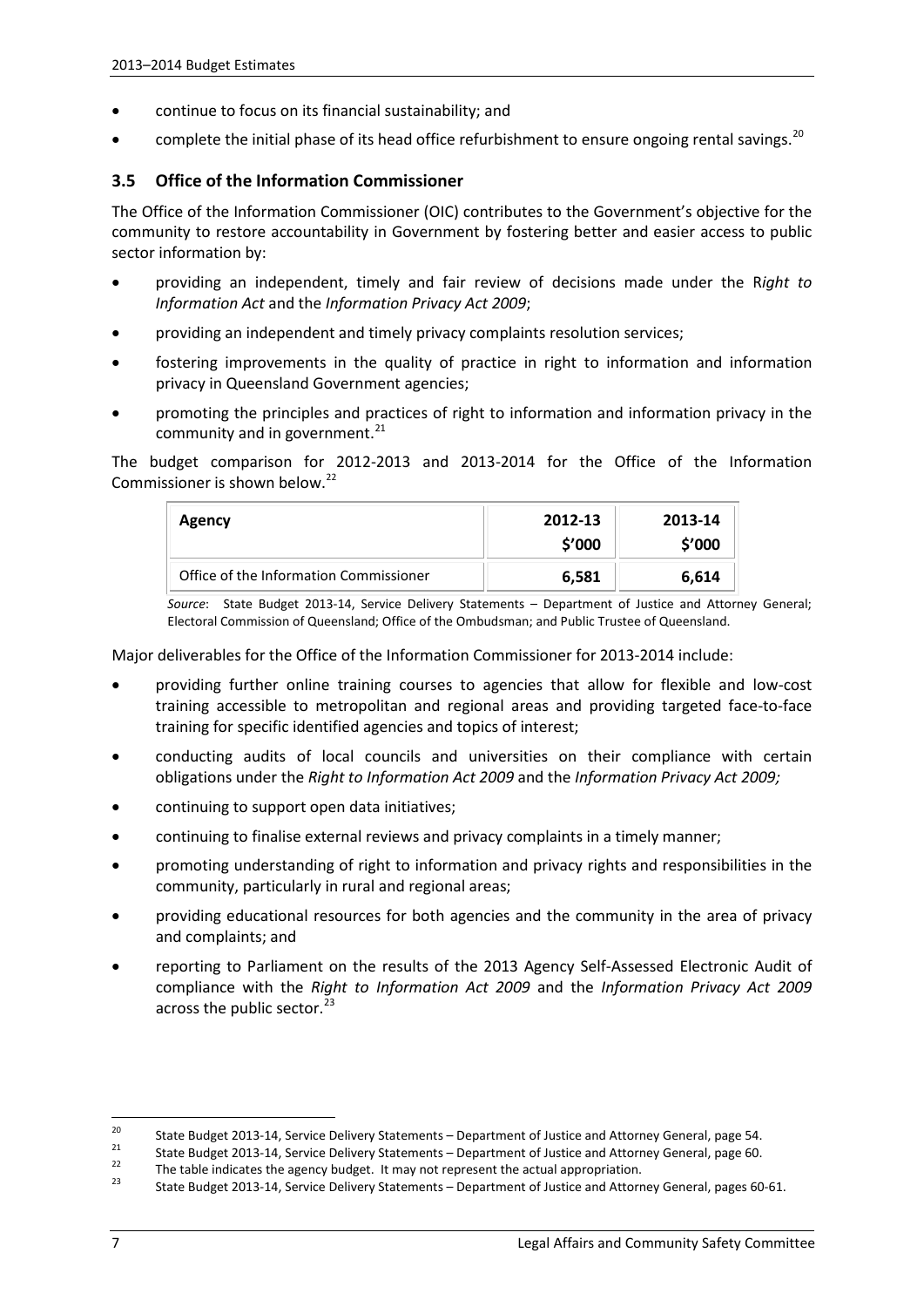#### **3.6 Electoral Commission of Queensland**

The Electoral Commission of Queensland (ECQ) is an independent statutory authority established by the *Electoral Act 1992*. The ECQ carries out the functions set down in section 7 of the *Electoral Act 1992* which includes conducting State elections and promoting public awareness of electoral matters.<sup>[24](#page-10-0)</sup>

The following table taken from the Appropriation Bill 2013 compares the appropriations for the Electoral Commission of Queensland for 2012-2013 and 2013-2014.

| <b>Appropriations</b>   | 2012-13<br>\$'000 | 2013-14<br>\$'000 |
|-------------------------|-------------------|-------------------|
| <b>Controlled Items</b> |                   |                   |
| departmental services   | 55,270            | 22,703            |
| equity adjustment       | 1,823             | 1,334             |
| Administered Items      |                   |                   |
| Vote                    | 57,093            | 24,037            |

*Source:* Appropriation Bill 2013, page 12.

The major activities of the Electoral Commission of Queensland for 2013-2014 will include:

- continued planning and preparation for the next State General election and Quadrennial Local Government elections;
- conduct of elections for the newly de-amalgamated councils of Noosa, Livingstone, Douglas and Mareeba;
- continued delivery of the Commission's community awareness program to increase electors' awareness of their responsibilities towards enrolment and voting;
- conduct of industrial elections, as well as protected action ballots as required under the *Industrial Relations Act 1999*;
- continued administration of the political party registration and financial disclosure schemes;
- further investigation into potential vision-impaired voting systems and processes;
- review of references of local government matters received from the Minister for Local Government, Community Recovery and Resilience; and
- management of Queensland's electoral roll in conjunction with the Australian Electoral Commission.<sup>[25](#page-10-1)</sup>

<span id="page-10-0"></span><sup>&</sup>lt;sup>24</sup> State Budget 2013-14, Service Delivery Statements – Department of Justice and Attorney General, page 69.<br><sup>25</sup> State Budget 2013-14, Service Delivery Statements – Department of Justice and Attorney General, pages 60-6

<span id="page-10-1"></span>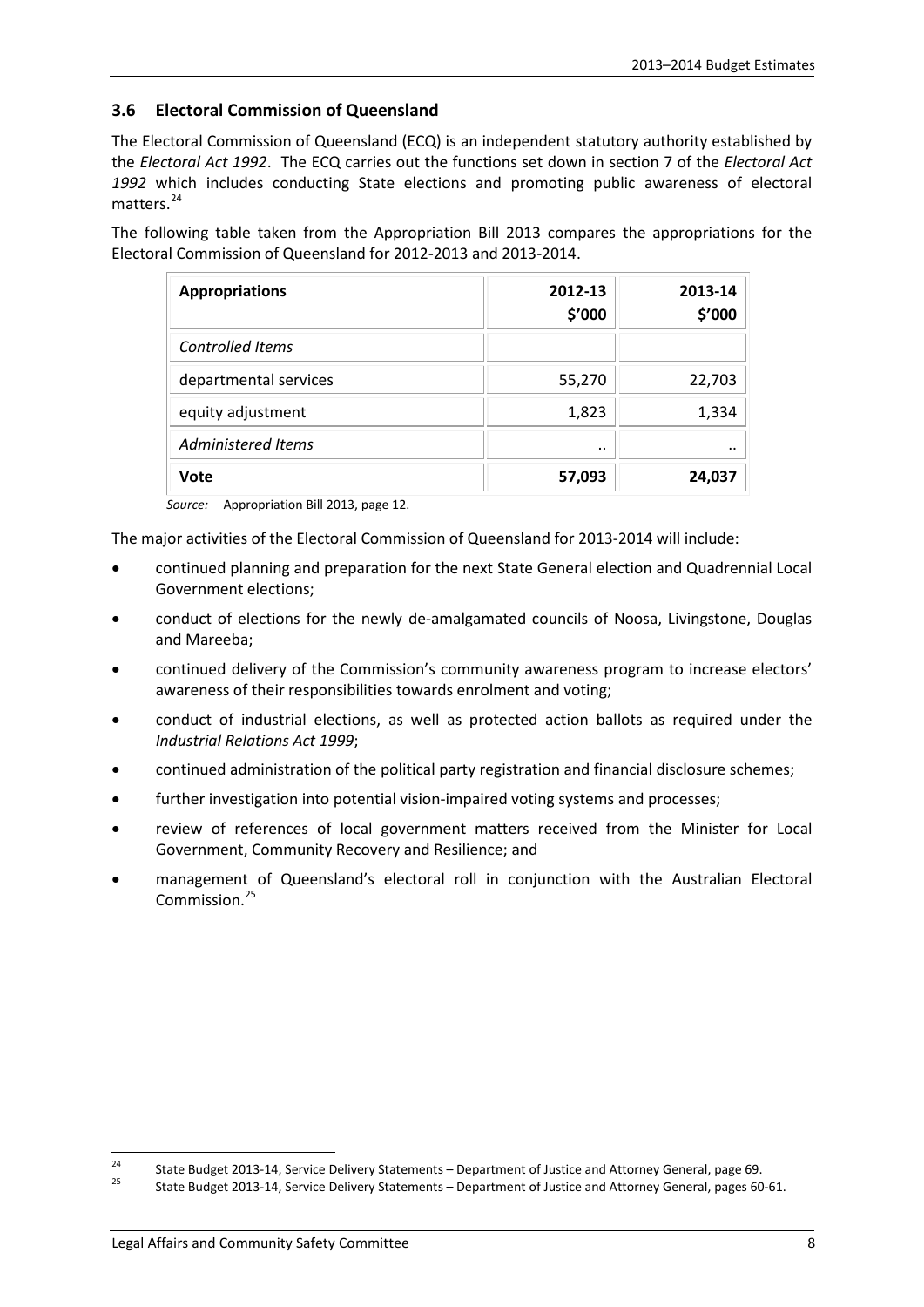The budget comparison for 2012-2013 and 2013-2014 for the Electoral Commission of Queensland is shown below.<sup>[26](#page-11-0)</sup>

| Agency                                    | 2012-13<br>\$'000 | 2013-14<br>\$'000 |
|-------------------------------------------|-------------------|-------------------|
| <b>Electoral Commission of Queensland</b> |                   |                   |
| controlled<br>$\bullet$                   | 43,348            | 22,743            |
| administered                              |                   | $\cdot$ .         |

*Source*: State Budget 2013-14, Service Delivery Statements – Department of Justice and Attorney General; Electoral Commission of Queensland; Office of the Ombudsman; and Public Trustee of Queensland.

Budgeted capital purchases for the Electoral Commission of Queensland include \$1.94 million for the development of a non-voter system to replace a CITEC legacy system which is to be decommissioned; the development of systems to administer funding and disclosure schemes; and the on-going replacement program of plant and equipment.<sup>[27](#page-11-1)</sup>

#### **3.7 Office of the Ombudsman**

The Office of the Ombudsman is a department for the purposes of the *Financial Accountability Act 2009*. The Attorney-General and Minister for Justice has ministerial responsibility for the Office of the Ombudsman. The work of the Queensland Ombudsman improves fairness in public administration and through better decisions by agencies, leads to better services for Queenslanders

The purpose of the Office of the Ombudsman is to investigate complaints and public sector administrative actions and work with agencies to improve their decision making. The Office of the Ombudsman has the following objectives:

- fair and reasonable treatment of people's complaints;
- unfair or unjust public agencies decisions are rectified;
- public sector agencies improve their decision making; and
- to ensure it is a capable and accountable organisation.

The following table taken from the Appropriation Bill 2013 compares the appropriations for the office for 2012-2013 and 2013-2014.

| <b>Appropriations</b>   | 2012-13<br>\$'000 | 2013-14<br>\$'000 |
|-------------------------|-------------------|-------------------|
| <b>Controlled Items</b> |                   |                   |
| departmental services   | 7,253             | 7,634             |
| equity adjustment       |                   |                   |
| Administered Items      |                   |                   |
| Vote                    | 7,253             | 7,634             |

*Source:* Appropriation Bill 2013, page 12.

<span id="page-11-1"></span><span id="page-11-0"></span><sup>&</sup>lt;sup>26</sup> The table indicates the agency budget. It may not represent the actual appropriation.<br><sup>27</sup> State Budget 2012-13, Capital Statement – Budget Paper No. 3, page 43.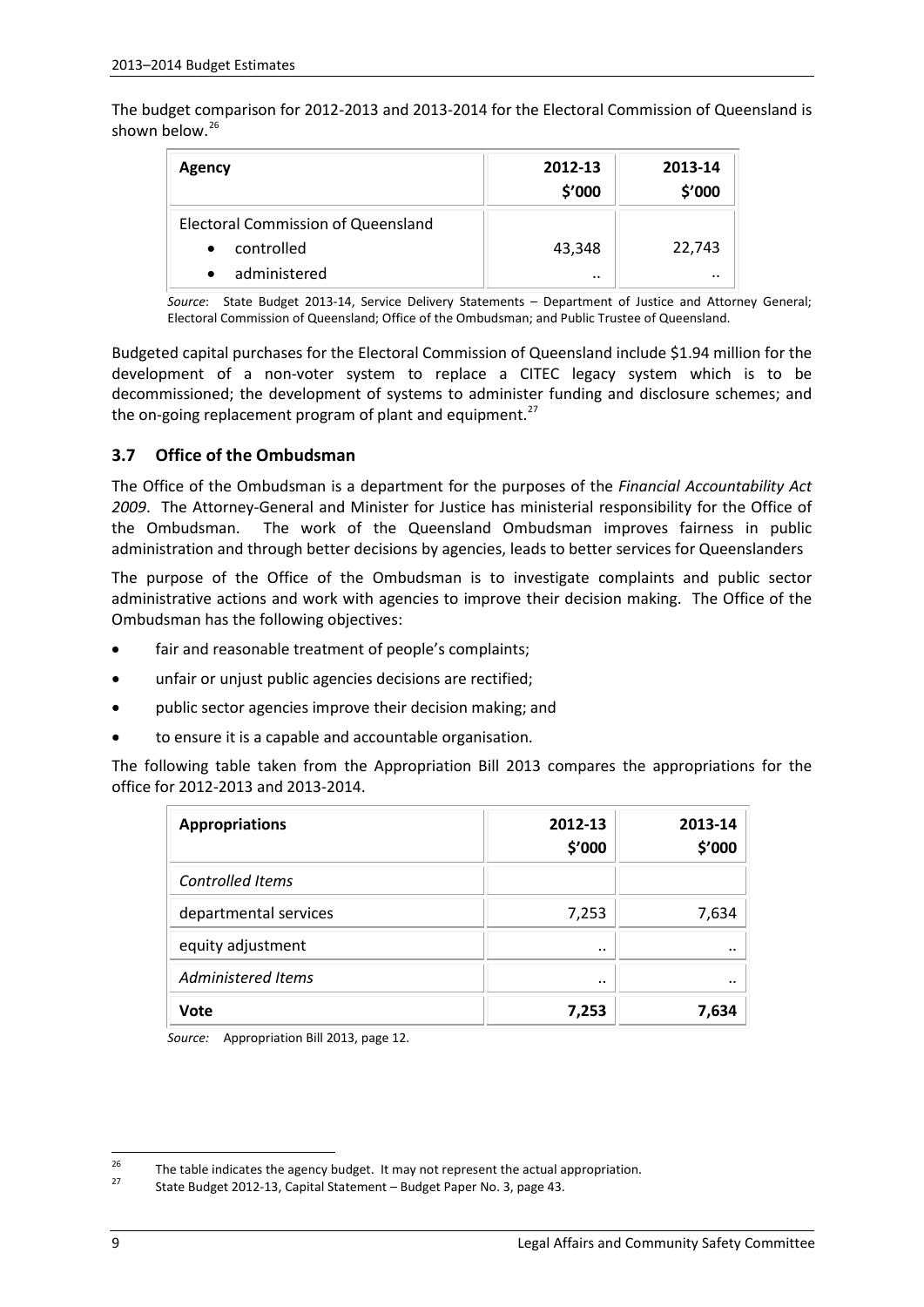Throughout 2013-2014, the Office of the Ombudsman will continue to:

- complete high quality investigations;
- use own motion investigations to address systemic problems in public administration;
- provide timely assessment and investigation of complaints;
- monitor the implementation of recommendations;
- encourage the use of agency complaints management systems;
- audit agency complaints management systems;
- build community awareness about the Queensland Ombudsman to ensure community members know when and how to access services;
- provide equitable access to services and target areas of need;
- deliver high quality training, information and guidance materials;
- recruit, retain and develop a skilled workforce; and
- ensure compliance with accountability standards.<sup>[28](#page-12-0)</sup>

The budget comparison for 2012-2013 and 2013-2014 for the Office of the Ombudsman is shown below.[29](#page-12-1)

| <b>Agency</b>           | 2012-13<br>\$'000 | 2013-14<br>\$'000 |
|-------------------------|-------------------|-------------------|
| Office of the Ombudsman | 7,563             | 7,914             |

*Source*: State Budget 2013-14, Service Delivery Statements – Department of Justice and Attorney General; Electoral Commission of Queensland; Office of the Ombudsman; and Public Trustee of Queensland.

#### **3.8 Public Trustee of Queensland**

The Public Trustee of Queensland (The Public Trustee) is a corporation sole established under the *Public Trustee Act 1978*. The Public Trustee provides financial, trustee and legal services to the people of Queensland.

The Public Trustee delivers its services through a network of 16 regional offices and supported by both the Queensland Government Agent Program and the local court networks as its agents. The Public Trustee's services aim to:

- ensure prudent management of the financial assets of members of the community, with minimum recourse to the Queensland Civil and Administrative Tribunal or the Courts;
- ensure an orderly succession of property between generations with minimum recourse to the court system;
- assist the Queensland community by making wills free of charge and Enduring Powers of
- Attorney at an affordable cost; and
- provide members of the community with the assurance that The Public Trustee will act as their attorney.<sup>[30](#page-12-2)</sup>

<span id="page-12-2"></span><span id="page-12-1"></span><span id="page-12-0"></span><sup>&</sup>lt;sup>28</sup> State Budget 2013-14, Capital Statement – Budget Paper No. 3, page 87.<br><sup>29</sup> The table indicates the agency budget. It may not represent the actual appropriation.<br><sup>30</sup> State Budget 2013-14, Service Delivery Statements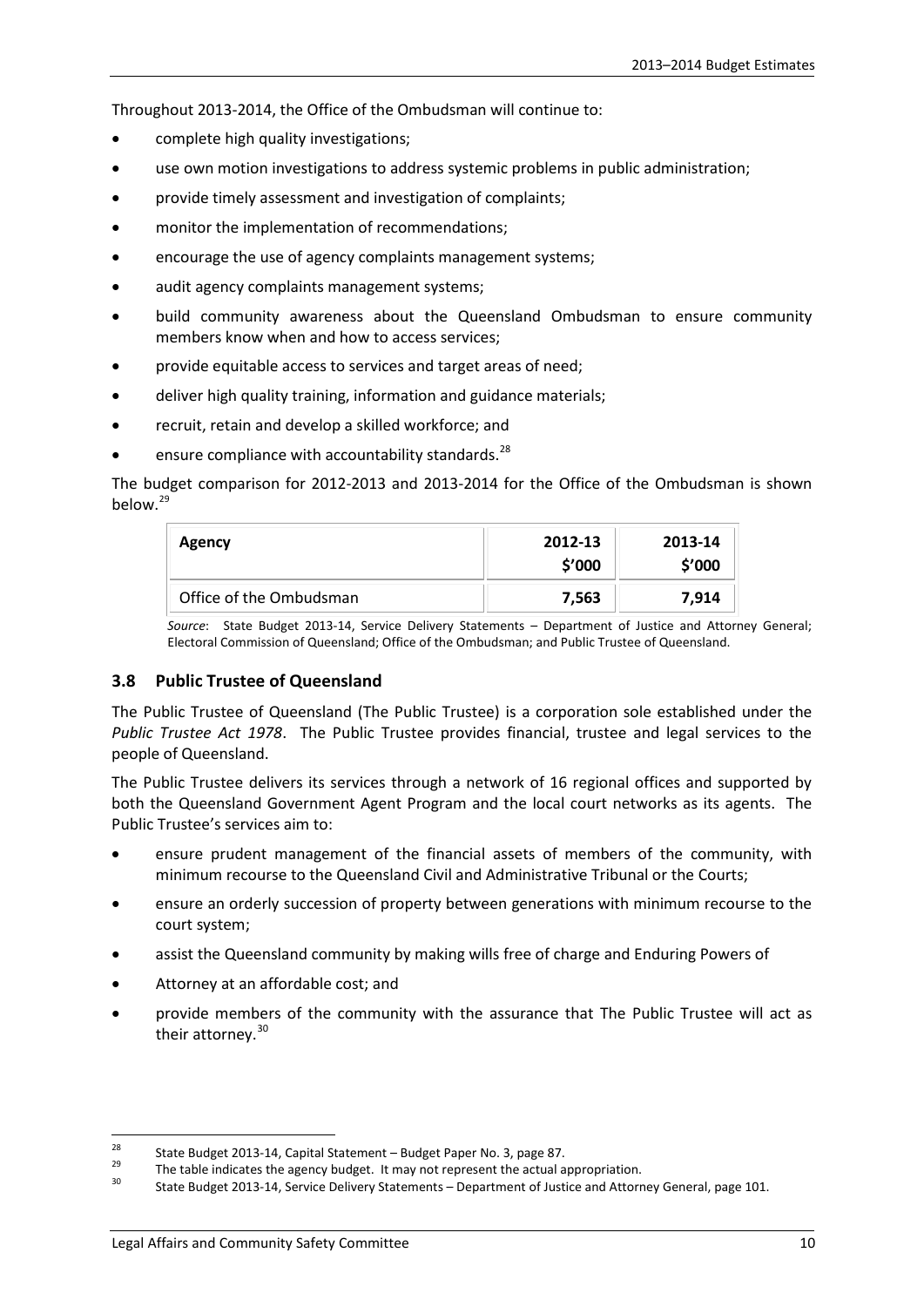In addition to its core services, The Public Trustee also provides the following services:

- trustee services for philanthropic foundations;
- unclaimed moneys processing;
- undertaking functions pursuant to various pieces of legislation, including the *Criminal Proceeds Confiscation Act 2002*; *Associations Incorporation Act 1981*; and *Trusts Act 1973*; and
- managing the financial affairs of prisoners that fall within Part 7 of the *Public Trustee Act 1978*.

The key 2013-2014 Budget highlights include:

- continued protection of the interests of disadvantaged clients and public education through the provision of Community Service Obligations at no cost to government;
- delivering a budget surplus to ensure that all of The Public Trustee's services are provided at no cost to government;
- continued optimisation of the Public Trustee's frontline service delivery through the implementation of a centralised service centre in Ipswich to manage the financial affairs of clients residing under the group housing regime;
- investment in the enhancement of existing technology and the continual review of service delivery models and locations to better meet the growing and changing demographic needs of Queenslanders; and
- further investment in upgrading regional offices throughout the State to provide more efficient frontline services to the Queensland regional community.<sup>[31](#page-13-0)</sup>

The budget comparison for 2012-2013 and 2013-2014 for the Public Trustee of Queensland is shown below.<sup>[32](#page-13-1)</sup>

| Agency                              | 2012-13<br>\$'000 | 2013-14<br>\$'000 |
|-------------------------------------|-------------------|-------------------|
| <b>Public Trustee of Queensland</b> |                   |                   |
| controlled<br>$\bullet$             | 75,062            | 79,653            |
| administered<br>$\bullet$           |                   |                   |

*Source*: State Budget 2013-14, Service Delivery Statements – Department of Justice and Attorney General; Electoral Commission of Queensland; Office of the Ombudsman; and the Public Trustee of Queensland.

The budget allocates \$5.7 million to The Public Trustee for capital purchases for the continued redevelopment of regional offices; upgrade of business systems and refurbishment of the Brisbane office.<sup>[33](#page-13-2)</sup>

#### **3.9 Issues raised at the public hearing – Attorney-General and Minister for Justice**

Issues raised by the Committee at the hearing with the Attorney-General relating to the various agencies within the Attorney's portfolio included:

The Department and the various funds administered by the Department

- the role of the Building and Construction Compliance Branch in Queensland in relation to unions;
- changes to public holidays in Queensland and their implementation;

<span id="page-13-1"></span><span id="page-13-0"></span><sup>31</sup> State Budget 2013-14, Service Delivery Statements – Department of Justice and Attorney General, page 102.<br>
The table indicates the agency budget. It may not represent the actual appropriation.<br>
State Budget 2013-14, Se

<span id="page-13-2"></span>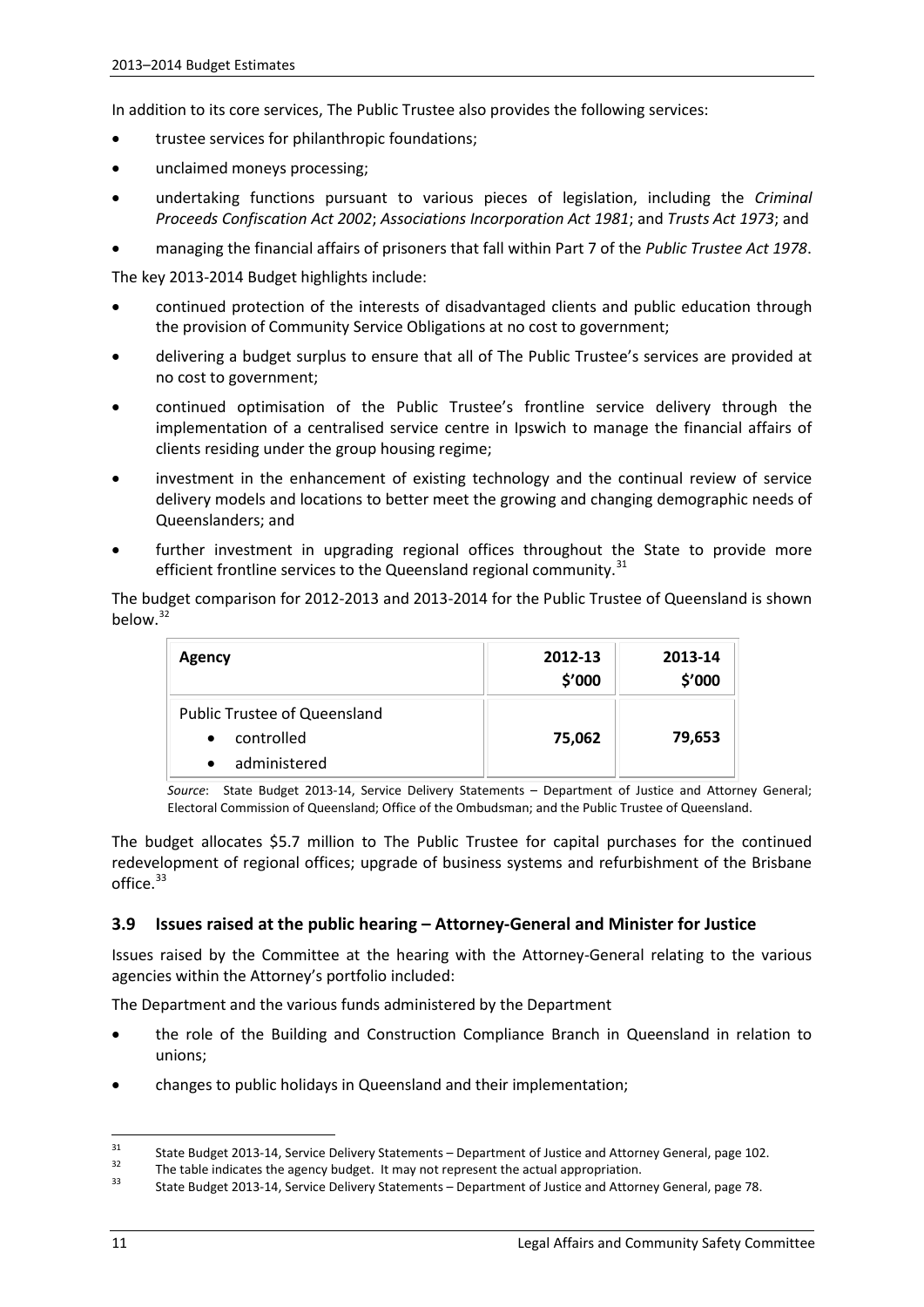- the government's commitment to the Zero Harm at Work Leadership Program in relation to encouraging industry best practice in workplace health and safety;
- the Queen Elizabeth II Courts of Law building budget;
- the clearance rates for civil and criminal matters;
- improvements to the operations of the Office of the State Coroner;
- the proposal for a new model for the LPITAF to commence in 2014-15;
- the injection of funds to specialist victim support services;
- the government's policy on boot camps;
- the current review of QCAT and its clearance rates;
- funding to the operation of the Tenant Advice and Advocacy Service of Queensland;
- the Blueprint for the Future of Youth Justice;
- the government's JP QCAT trial, in particular, the recruitment, selection, training and appointment process;
- the role of the government in relation to its policy to buy local;
- the recent changes to the definition of *'worker'* in relation to the Queensland's Workers' Compensation Scheme;
- the government's Injury Prevention and Management program;
- an update on Queensland's High Risk licensing arrangements;
- the government's Electrical Equipment Safety System (EESS) to improve household electrical equipment safety;
- initiatives undertaken by the Office of Fair Trading in relation to compliance and consumer protection;
- the digitisation of records at Births, Deaths and Marriages;
- the permanent appointment of the Information Commissioner;
- the role of industrial inspectors;
- support provided by the Office of Liquor and Gaming Regulation to Queensland's liquor accords;
- the government's expert panel to reduce gaming red tape;
- the changes to liquor permits and other administrative changes to the Office of Liquor and Gaming Regulation;
- the changes to the Queensland Gambling Community Benefit Fund in relation to the recent Auditor-General report;
- the extension of the government's two year pilot program drink-safe precincts trial;
- the role of the Office of the Director of Public Prosecutions and the provision of funding to the office;
- the provision of funding to Crown Law;
- Crown Law's role in relation to the Mental Health Review Tribunal;
- the government's policy of briefing regional barristers where possible;
- the Queensland courts and their role carrying out work for the state;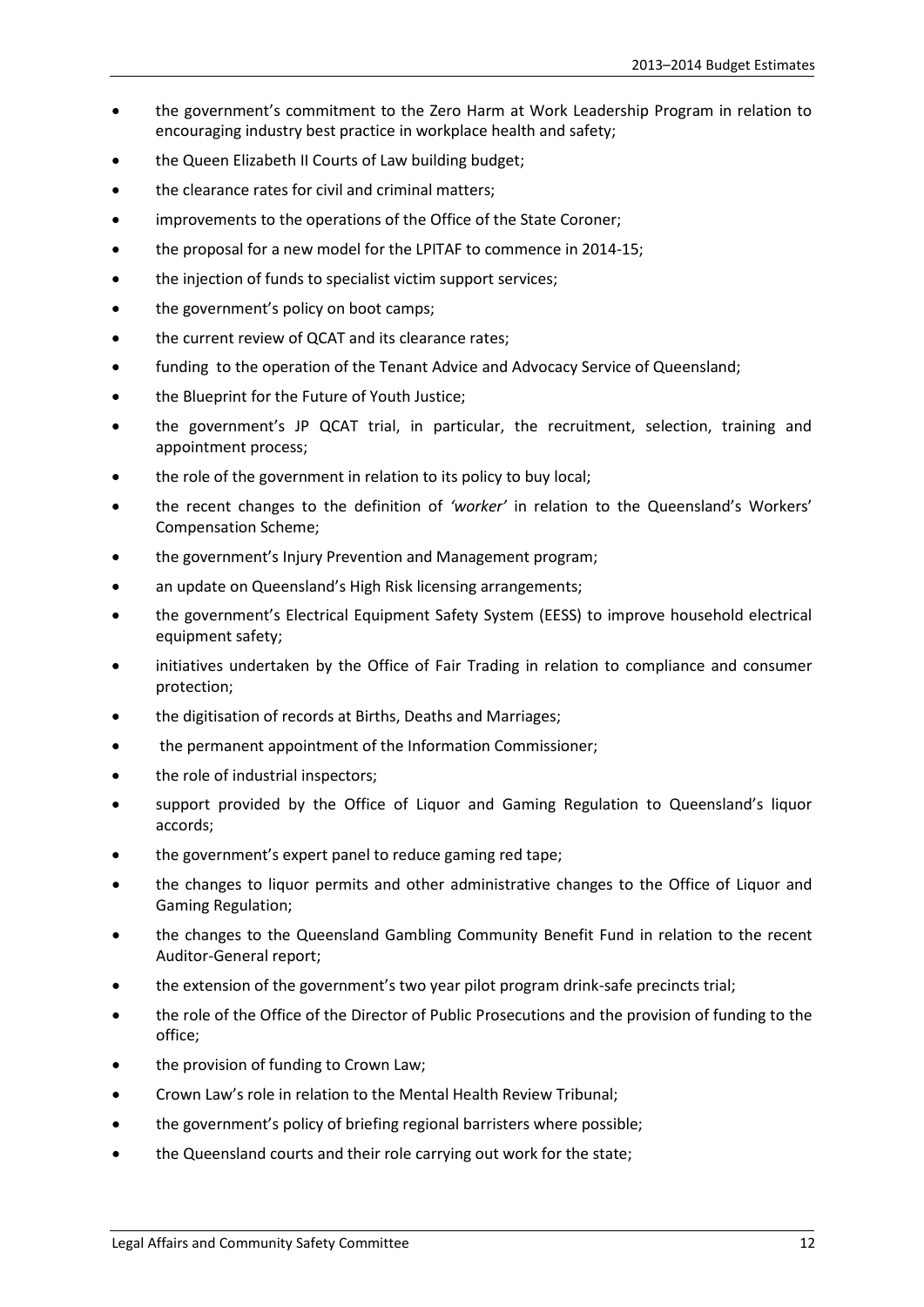- the implementation of the recommendations and their progress, from the Moynihan reform of Queensland civil and criminal justice system;
- staff levels in the Department and the trends on leave taken by staff within the Department;
- the role of Parliament House in training officers from the Department in relation to the legislative process;
- the organisational structure of the communications team in the Department;
- the Department's participation at the upcoming Brisbane Exhibition and the costs in relation to it;
- the provision of funding and staffing levels at the Land Court;
- the criminal injuries compensation scheme and its workload;
- the capacity for former departmental staff returning to perform contracting or consultancy work in a private capacity;
- the implementation of the recommendations of the Carmody inquiry;
- the implementation of the Industrial Relations (Transparency and Accountability of Industrial Organisations) and Other Acts Amendment Bill 2013;
- the introduction of retrospective legislation in the parliament;
- the Cleveland Youth Detention Centre and its expected opening date; and
- staffing levels in Magistrates Courts.

#### *Anti-Discrimination Commission Queensland (ADCQ)*

- statistics, issues and types of complaints that have come before ADCQ;
- the initiatives of the ADCQ to engage with the community;
- staffing levels and the workload of ADCQ;
- staff turnover levels and on-going professional development;
- age discrimination and its effects in the community; and
- the ADCQ's submission to the Human Rights commission on its inquiry into discrimination against women in the workplace.

#### *Crime and Misconduct Commission (CMC)*

- the provision of funding in relation to staffing levels;
- the timeliness of CMC investigations;
- the allocation of resources to gain maximum impact from proceeds of crime activity;
- staffing levels, specialist units and the degree to which any units at the CMS have a backlog of work;
- the government's response to both the Callinan/Aroney report and the Parliamentary Crime and Misconducts Committee's report, relating to the inquiry into the CMC's release and destruction of the Fitzgerald inquiry documents;
- the CMC's operating budget as compared to the previous two financial years and the impact this has had on staffing numbers; and
- the new proceeds of crime legislation designed to enhance the CMC's ability to remove the financial gain and increase the financial loss associated with illegal activity in Queensland.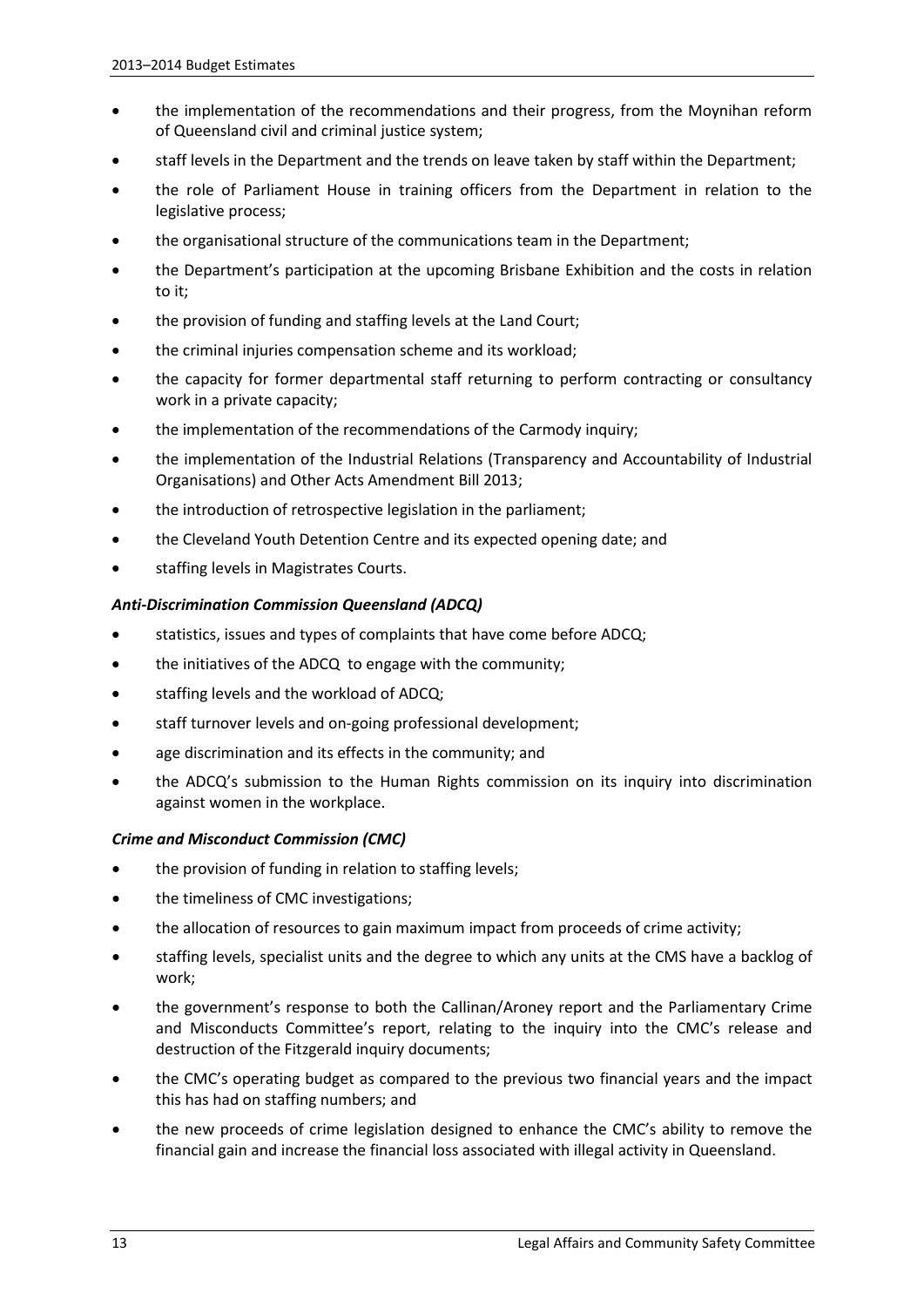#### *Legal Aid Queensland (LAQ)*

- LAQ's investment in the private legal profession;
- the provision and breakdown of funding for LAQ;
- the breakdown of initiatives of the LAQ;
- the increase of fees paid to private lawyers who engage in legal aid work; and
- IT improvements within LAQ in relation to a new e-lodge system.

#### *Office of the Information Commissioner (OIC)*

- the provision of funding in relation to the OIC; and
- the status of the appointment to the vacant position of Information Commissioner;

#### *Electoral Commission of Queensland (ECQ)*

- the outcome of the electoral reform discussion paper in relation to identification when voting;
- compliance with financial disclosure laws;
- the political donation declaration process in relation to the review of the *Electoral Act 1992*; and
- the recovery of costs from local governments for the conduct of local government quadrennial elections and by-elections.

#### *Office of the Queensland Ombudsman (OQO)*

• the Ombudsman's advice regarding the impacts of the proposed changes to the Crime and Misconduct Commission in relation to the Callinan/Aroney review.

#### *Public Trustee of Queensland (PT)*

- the PT's role in achieving its aims in relation to the financial assets of members of the community, ensuring the orderly succession of property, assisting the Queensland community by making free-of-charge enduring powers of attorney and providing members of the community with the assurance that the Public Trustee will act as their attorney;
- staffing levels and the workload at the PT;
- retaining corporate knowledge in a changing workplace;
- proposed regional offices to be opened;
- the fee structure of the PT and its ability to self-fund its operations;
- professional development opportunities for PT staff;
- the provision of free wills provided by the PT and the effects of this to small business operators;
- the PT's role in managing property for a variety of stakeholders; and
- the PT and its interaction with the community to promote education of its services.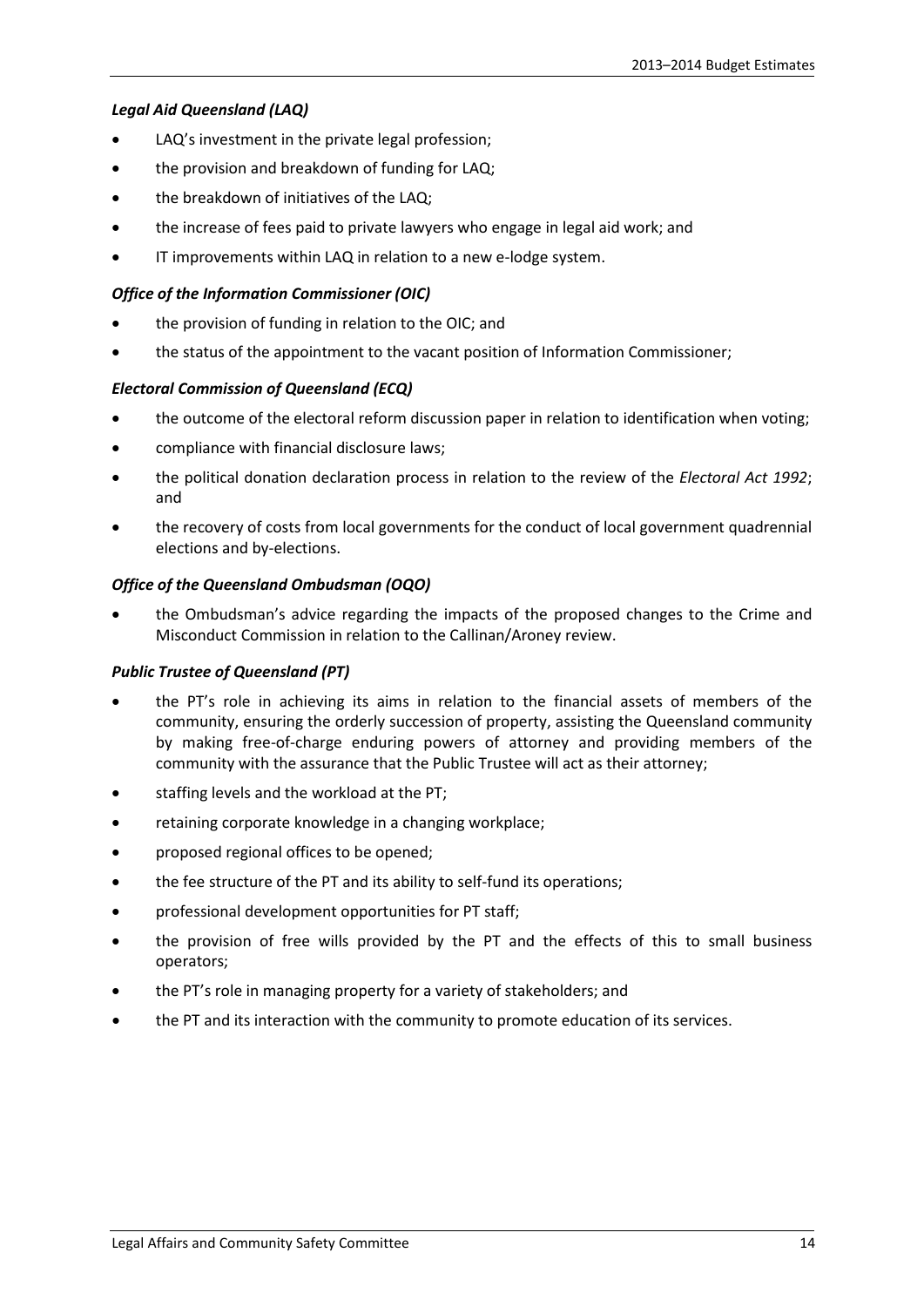## **4. Minister for Police and Community Safety**

The Minister for Police and Community Safety has ministerial responsibility for the Queensland Police Service (QPS), the Prostitution Licencing Authority, and the Department of Community Safety.

#### **4.1 Queensland Police Service**

The QPS is the primary law enforcement agency for the State of Queensland. Among the many ways the QPS benefits Queenslanders, the following is a summary of the services provided by the QPS:

**Professional standards and ethical practice:** activities to promote ethical behaviour, discipline and professional practice to ensure the community and visitors to the community have confidence in, and respect for, the QPS;

**Personal safety:** activities to protect personal safety and prevent and detect related offences including homicide, assault, sexual assault, robbery and total personal safety;

**Property security:** activities to protect property and prevent and detect related offences including unlawful entry, other property damage, motor vehicle theft, other theft (excluding unlawful entry) and total property security;

**Traffic policing:** activities to enforce traffic law and reduce road trauma including through the prevention and detection of speeding, red light offences, driving under the influence of alcohol or drugs, driving while fatigued, and not wearing seatbelts;

**Public order and safety:** activities directed at maintaining public order and safety during major events and natural disasters—from planning to recovery. Public order issues include those related to public space enjoyment, street and nuisance offences, liquor licensing issues; and environmental design to reduce crime including alcohol fuelled violence; and

**Service delivery support:** activities to support the provision of core policing functions.*[34](#page-17-0)*

The following table taken from the Appropriation Bill 2013 compares the appropriations for the department for 2012-2013 and 2013-2014.

| <b>Appropriations</b>   | 2012-13<br>\$'000 | 2013-14<br>\$'000 |
|-------------------------|-------------------|-------------------|
| <b>Controlled Items</b> |                   |                   |
| departmental services   | 1,918,782         | 1,923,604         |
| equity adjustment       | 4,029             | (3, 369)          |
| Administered Items      | 701               | 708               |
| Vote                    | 1,923,512         | 1,920,943         |

*Source:* Appropriation Bill 2013, page 13.

Budgeted capital expenditure for the QPS for 2013-2014 is \$110.6 million.<sup>[35](#page-17-1)</sup> The capital works program for the QPS includes: refurbishing police facilities; upgrading closed circuit cameras in police watchhouses; providing additional police accommodation as part of the Police Housing program; improving information and communication technology; and the purchase of new and upgraded operational equipment.<sup>[36](#page-17-2)</sup>

<span id="page-17-0"></span><sup>34</sup> State Budget 2013-14, Service Delivery Statements – Queensland Police Service, page 15.<br>35 State Budget 2012-13, Capital Statement – Budget Paper No. 3, page 93.<br>36 State Budget 2012-13, Capital Statement – Budget Pape

<span id="page-17-2"></span><span id="page-17-1"></span>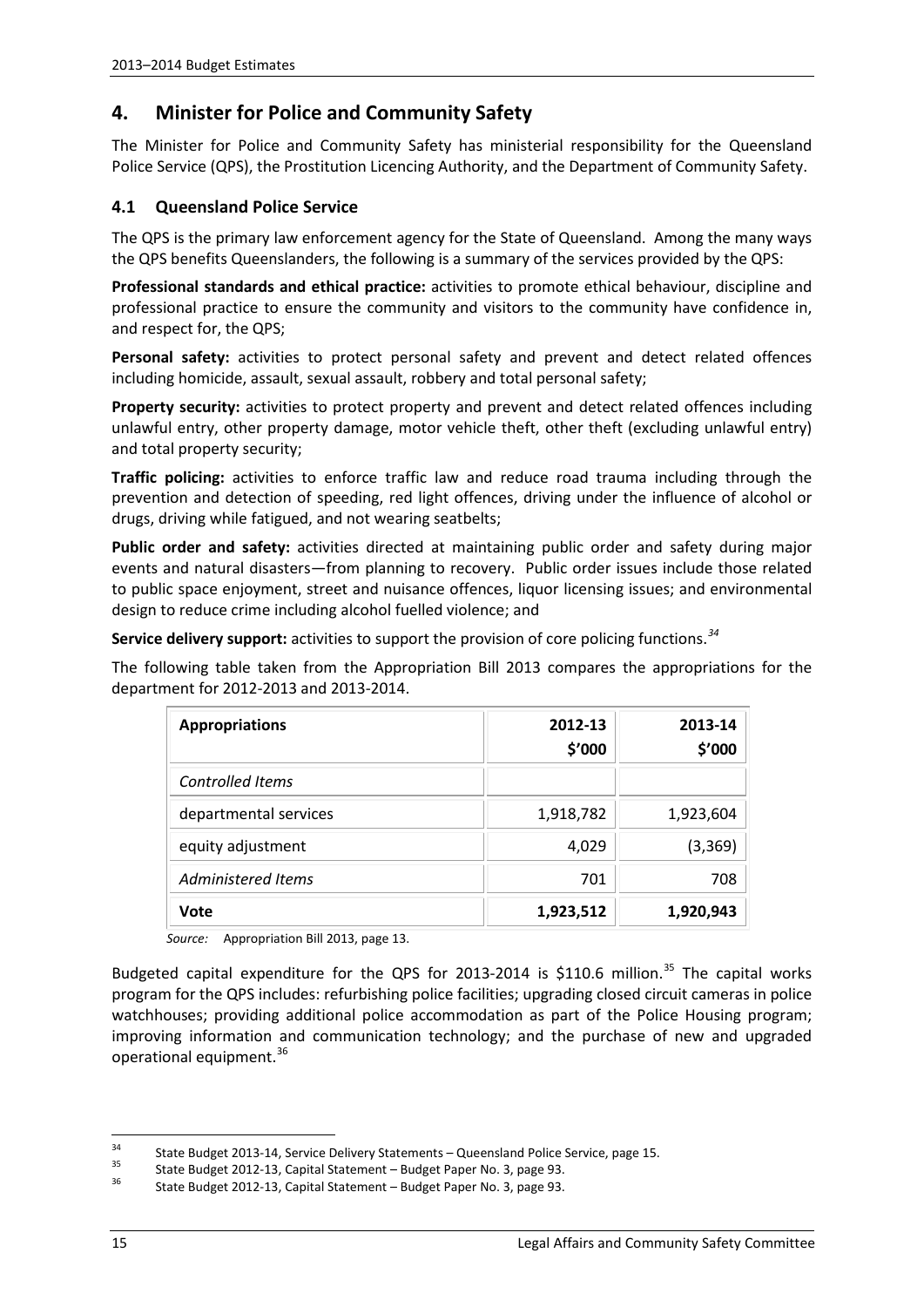The following table provides a comparison of the budgets for the QPS for 2012-2013 and 2013-  $2014.<sup>37</sup>$  $2014.<sup>37</sup>$  $2014.<sup>37</sup>$ 

| Agency                           | 2012-13<br>\$'000 | 2013-14<br>\$'000 |
|----------------------------------|-------------------|-------------------|
| <b>Queensland Police Service</b> |                   |                   |
| controlled                       | 1,979,059         | 2,000,725         |
| administered                     | 701               | 708               |

*Source*: State Budget 2013-14, Service Delivery Statements, Queensland Police Service.

Other 2013-2014 Budget highlights for the QPS include:

- recruitment of 267 police officers in 2013-14, as part of a \$358.3 million commitment to provide an extra 1,100 police officers over four years;
- continuing to provide police helicopter services to the Gold Coast and South East Queensland. This is part of the Government's four year commitment from 2012-13 to establish a permanent Police Helicopter Wing to service the South East corner of the State;
- revitalising Neighbourhood Watch and Crime Stoppers as part of a four year plan;
- continuing to strengthen the School Based Policing and Adopt-a-School programs, as part of a \$0.10 million total commitment to be provided by 30 June 2015;
- allocating resources to continue planning to deliver security and public safety services for the 2014 G20 World Leaders' summit;
- supporting the continued deployment of mobile and fixed speed and red light cameras throughout Queensland, to reduce road trauma and improve road safety;
- a range of information and communication technology initiatives as part of an ongoing technology refresh and improvement program;
- continuing the \$12.7 million program to replace three Water Police patrol catamarans at Cairns, Townsville and Whitsunday by 30 June 2015. These vessels will provide an effective platform for long range patrols and search operations. Funding will also provide high-speed tender vessels that can be launched and retrieved from the parent vessel while it is underway; and
- completion of the \$1 million upgrade of Broadbeach police station.<sup>[38](#page-18-1)</sup>

#### **4.1.1 Issues raised at the public hearing – Queensland Police Service**

Issues raised by the Committee at the hearing in relation to the Queensland Police Service included:

- ethical standards and integrity of police recruits in relation to entry standards;
- the correlation between increases in rates of deaths and hospitalisations from serious crashes and cuts to staffing from the road safety program;
- the allocation of funding to the police helicopter services to the Gold Coast and South-East Queensland;
- the overrepresentation of young people in the criminal justice system;
- the 2014 G20 leaders' summit and the finance ministers meeting to be held in Brisbane and the safety and security measures to be provided during the events;

<span id="page-18-1"></span><span id="page-18-0"></span><sup>&</sup>lt;sup>37</sup> The table indicates the agency budget. It may not represent the actual appropriation.<br><sup>38</sup> State Budget 2013-14, Service Delivery Statements – Queensland Police Service, page 3.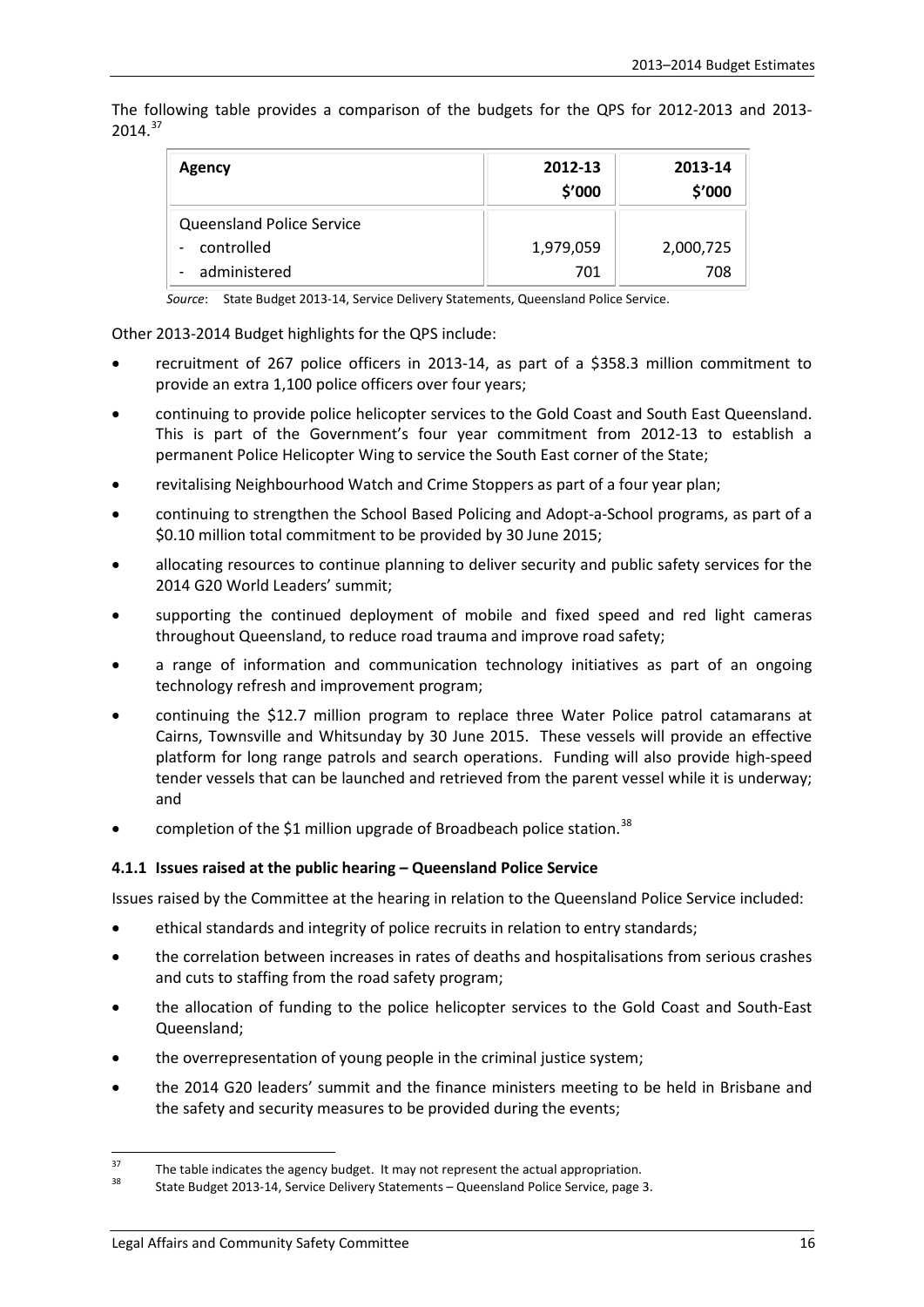- social media and community relations in relation to myPolice blogs implemented around the state;
- the department's response to the Premier's request to buy local and support Queensland businesses campaign;
- the sale of government owed land which houses community infrastructure;
- staffing levels at the Weapons Licensing Branch;
- the projected increase in car thefts;
- measure taken to address police staffing levels in the Torres Strait;
- measures taken to make roads safer, reduce road trauma and improve road safety;
- the implementation of automated public assistance devices (APADs), to provide a quick and easy alternative for members of the public to access information at a police beat shopfront if police officers are unavailable;
- staffing levels of QPS at the Gold Coast;
- crime rates at the Gold Coast;
- resources used to target gang activity;
- the issue of additional police officers in Papua new Guinea;
- update on the Keelty review into the Queensland Police Service and the Department of Community Safety; and
- update to the government's red-tap reduction initiative in relation to reducing the regulatory burden on business and the community.

#### **4.2 Prostitution Licencing Authority**

The Prostitution Licensing Authority (PLA) was established under the *Prostitution Act 1999* and commenced operation on 1 July 2000. The functions of the PLA include deciding brothel licence and approved manager's certificate applications and monitoring the provision of prostitution through licensed brothels. The PLA's activities contribute to:

- ensuring an effective and efficient brothel licensing regime that operates in accordance with community expectations and statutory requirements;
- promoting the health and safety of sex workers and clients;
- limiting the impact of prostitution on the community; and
- preventing the infiltration of organized crime and corruption in licensed brothels.

During 2013-2014, the PLA will continue to work with the Minister for Police and Community Safety and the Crime and Misconduct Commission on proposed refinements to the regulation of the state's sex industry designed to combat the illegal sector.<sup>[39](#page-19-0)</sup>

<span id="page-19-0"></span><sup>39</sup> State Budget 2013-14, Service Delivery Statements – Queensland Police Service, page 28.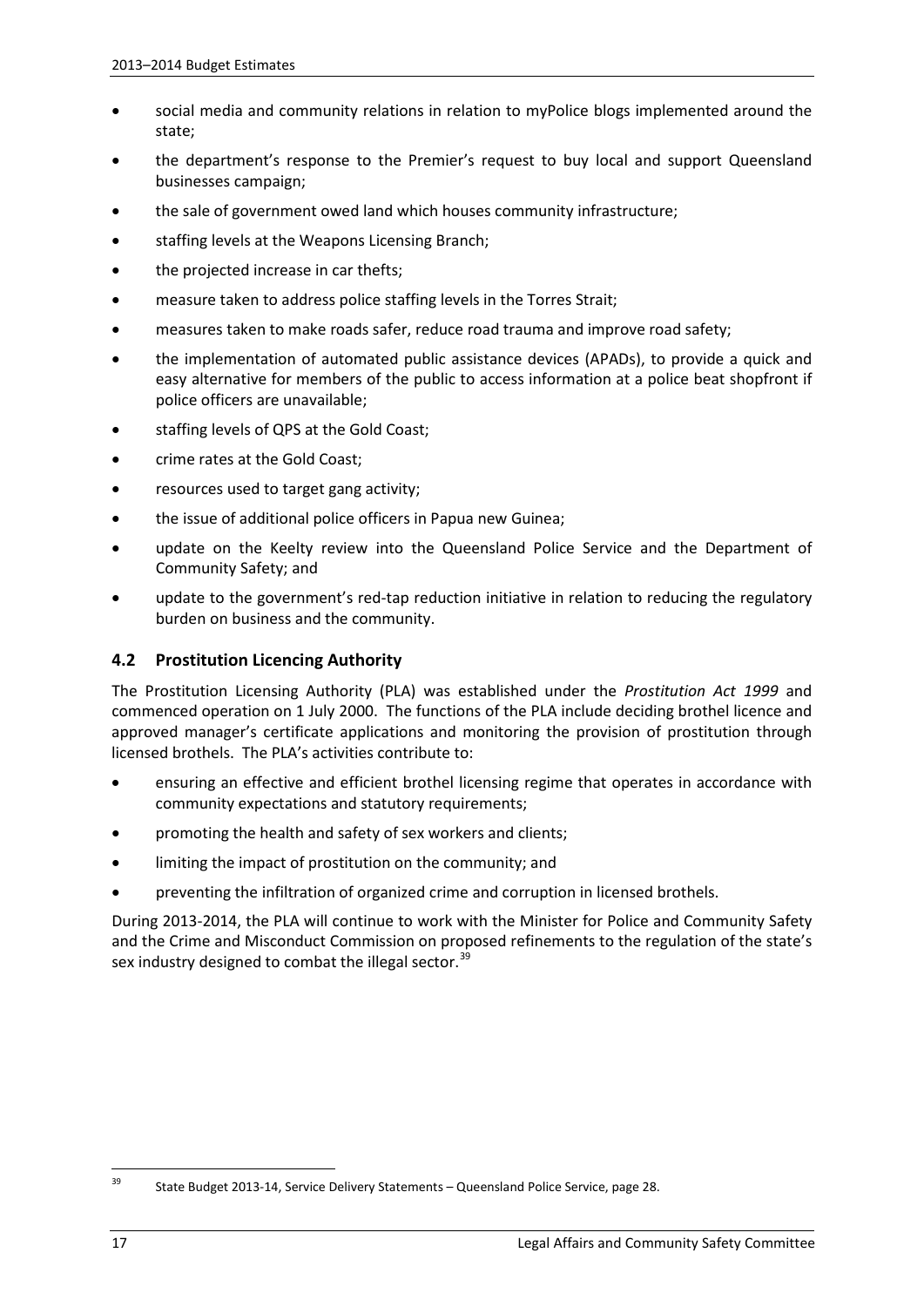The following table provides a comparison of the budgets for the PLA for 2012-2013 and 2013- 2014. [40](#page-20-0)

| <b>Agency</b>                           | 2012-13<br>\$'000 | 2013-14<br>\$'000 |
|-----------------------------------------|-------------------|-------------------|
| <b>Prostitution Licencing Authority</b> | 1,466             | 1,502             |

*Source*: State Budget 2013-14, Service Delivery Statements, Queensland Police Service.

No issues were raised at the public hearing regarding the Prostitution Licencing Authority.

#### **4.3 Department of Community Safety**

The Minister for Police and Community Safety also has ministerial responsibility for the Department of Community Safety. The Department has a number of distinct areas of operation as follows:

**Ambulance** services provide timely and quality emergency and non-emergency ambulance services to meet the needs of the community. This service area supports the needs of the community by providing pre-hospital ambulance response services, emergency and routine pre-hospital patient care and transport services, coordination of aero medical services, inter-facility ambulance transport, planning and coordination of multi-casualty incidents and disasters, and casualty room services.

**Custodial** services include Government and privately operated facilities, and a range of service providers to support the rehabilitation of offenders within and outside its facilities. It provides community safety and crime prevention through the humane containment, supervision and rehabilitation of offenders in correctional centres throughout Queensland.

**Probation and Parole** services provides supervision and rehabilitation of offenders in the community. Probation and Parole ensures offenders are appropriately supervised and receive the control and treatment interventions they need to reduce re-offending.

**Emergency Management, Fire and Rescue** services contribute to safer and sustainable communities through disaster management, community assistance, responses to structure and landscape fires, and rescue across all hazards. It includes the State Emergency Service, enhancing community resilience and mitigating risk through community safety programs.<sup>[41](#page-20-1)</sup>

The following table taken from the Appropriation Bill 2013 compares the appropriations for the Department of Community Safety for 2012-2013 and 2013-2014.

| <b>Appropriations</b>   | 2012-13<br>\$'000 | 2013-14<br>\$'000 |
|-------------------------|-------------------|-------------------|
| <b>Controlled Items</b> |                   |                   |
| departmental services   | 1,291,107         | 1,326,797         |
| equity adjustment       | (41, 321)         | (83, 353)         |
| Administered Items      |                   |                   |
| Vote                    | 1,249,786         | 1,243,444         |

*Source:* Appropriation Bill 2013, page 8.

<span id="page-20-0"></span><sup>&</sup>lt;sup>40</sup> The table indicates the agency budget. It may not represent the actual appropriation.<br><sup>41</sup> State Budget 2013-14, Service Delivery Statements - Department of Community Safety, page 8.

<span id="page-20-1"></span>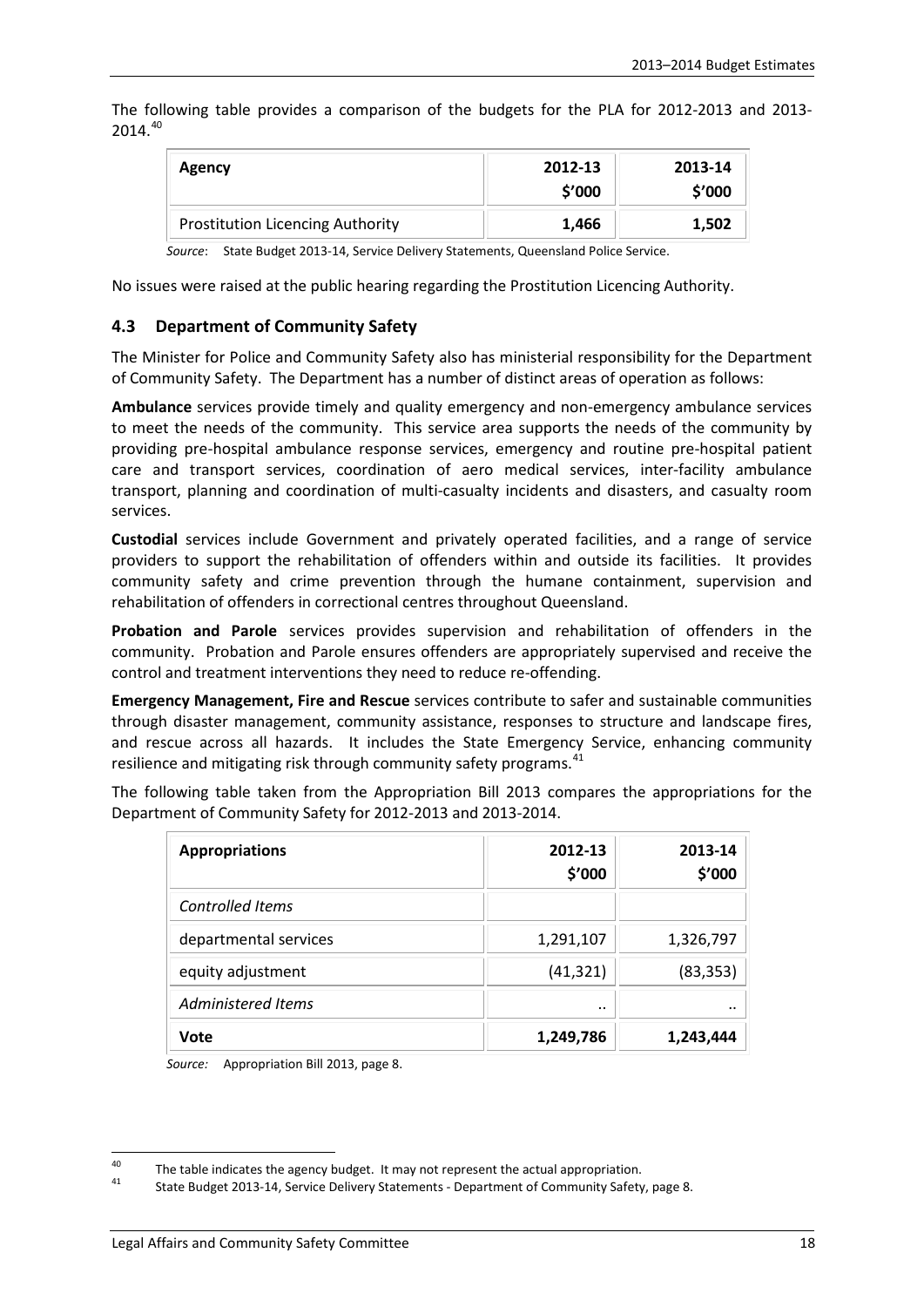Budgeted capital expenditure for the Department of Community Safety for 2013-2014 is \$149.8 million. The Department will also provide \$4.4 million in capital grants in support of State Emergency Services and rural fire brigades. [42](#page-21-0)

The capital program for the Department of Community Safety includes:

- ambulance facilities, vehicles, operational and communications equipment and information systems development;
- post occupancy works, cell upgrades, Probation and Parole office accommodation and other property, plant and equipment;
- fire and rescue facilities, urban and rural fire appliances, operational and communications equipment, and information systems development;
- Emergency Management Queensland plant and equipment and information systems development; and
- completion of redevelopment of the Spring Hill complex and ambulance station.<sup>[43](#page-21-1)</sup>

The following table outlines a comparison of the agency budgets for the Department of Community Safety for 2012-2013 and 2013-2014.<sup>[44](#page-21-2)</sup>

| Agency                                       | 2012-13<br>\$′000 | 2013-14<br>\$'000 |
|----------------------------------------------|-------------------|-------------------|
| Department of Community Safety<br>controlled | 1,874,604         | 1,925,095         |

*Source*: State Budget 2013-14, Service Delivery Statements, Department of Community Safety.

#### **4.3.1 Budget highlights – Department of Community Safety**

2013-2014 Budget highlights for the Department of Community Safety included:

- recruitment of an additional 60 ambulance officers;
- progressing the implementation of accepted recommendations from the Queensland Commission of Audit, The Malone Review into Rural Fire Services in Queensland and the Keelty Review of Police and Emergency Services;
- enhancing disaster management training by expanding available educational options to improve the State's preparedness to respond to natural disasters with the provision of \$11 million over a three year period commencing 2013-14;
- delivering a community campaign, in partnership with the Department of Local Government, Community Recovery and Resilience, to improve community actions to prepare for disasters, supporting the Queensland Floods Commission of Inquiry recommendations relating to community education and building household resilience;
- the purchase of 15 floodboats to support State Emergency Service (SES) groups and complete the Queensland Floods Commission of Inquiry funded program of 56 floodboats;
- reforming the department's warehousing function saving \$0.6 million each year;

<span id="page-21-0"></span><sup>42</sup> State Budget 2013-14, Capital Statement – Budget Paper No. 3, page 27; State Budge 2013-14, Service Delivery

<span id="page-21-1"></span>Statements – Department of Community Safety, page 17.<br>State Budget 2013-14, Service Delivery Statements - Department of Community Safety, pages 17-18.<br>The table indicates the agency budget. It may not represent the actual

<span id="page-21-2"></span>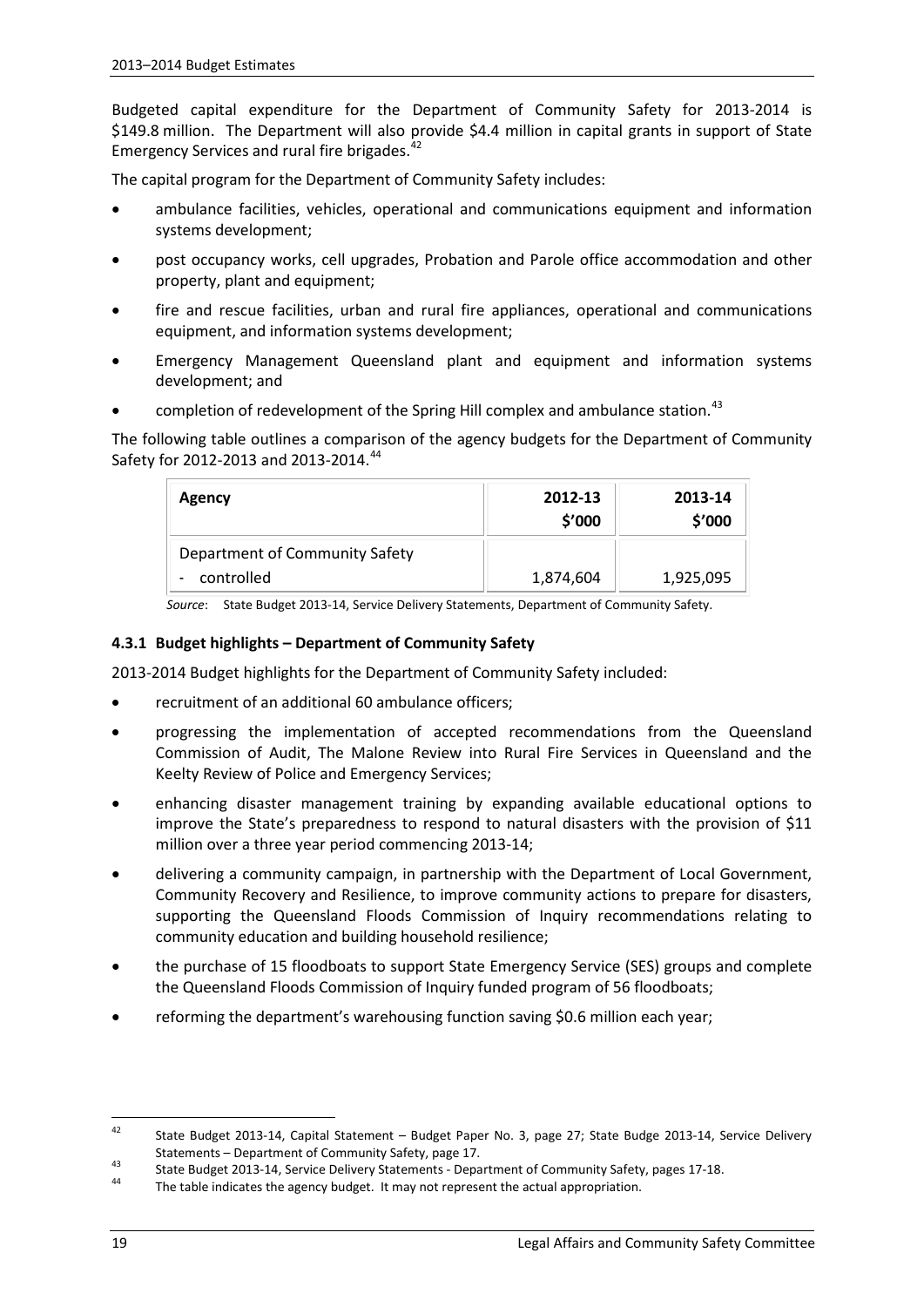- from 1 January 2014, increasing and broadening the coverage of the Urban Fire Levy to ensure a sustainable funding base for emergency services. The levy will be known as the Emergency Management, Fire and Rescue Levy and will be applied to all rateable properties. Local governments affected for the first time will be provided with transitional assistance; and
- roll-out the biometric reporting system across Probation and Parole services state-wide.<sup>[45](#page-22-0)</sup>

#### **4.3.2 Issues raised at the public hearing – Department of Community Safety**

Issues raised by the Committee in relation to the Department of Community Safety included:

- emergency services in relation to Kenilworth first responders, and a review to the services they provide;
- the emergency management fire and rescue levy;
- the community campaign in relation to disaster prevention and preparation activities;
- funding for emergency management, fire and rescue;
- an update on the implementation on the Malone review;
- staffing levels of ambulance officers;
- an update to the structural reforms to the Queensland Ambulance Service;
- the provision of new flood boats to the SES in relation to disaster management;
- an update to the project to upgrade the Woodford Correctional Centre's maximum security unit;
- an update on the comparison between the Victorian bushfire royal commission outcomes and the Malone and Keelty review;
- an update to the trial to potentially privatise ambulance patient transport services;
- the management of private prison operators delivering services to prisons;
- the implementation of community consultation in relation to dangerous prisoners pursuant to the *Dangerous Prisoners (Sexual Offenders) Act 2003*;
- the community service program within Queensland Corrective Services where prisoners provide the community with a source of labour;
- the provision of external high-rise rescue equipment for emergency services;
- an update on the apparatus available to fire fighters in emergency situations at Airlie Beach; and
- the reduction of staffing levels and its correlation with emergency response times.

<span id="page-22-0"></span><sup>45</sup> State Budget 2013-14, Service Delivery Statements - Department of Community Safety, page 3.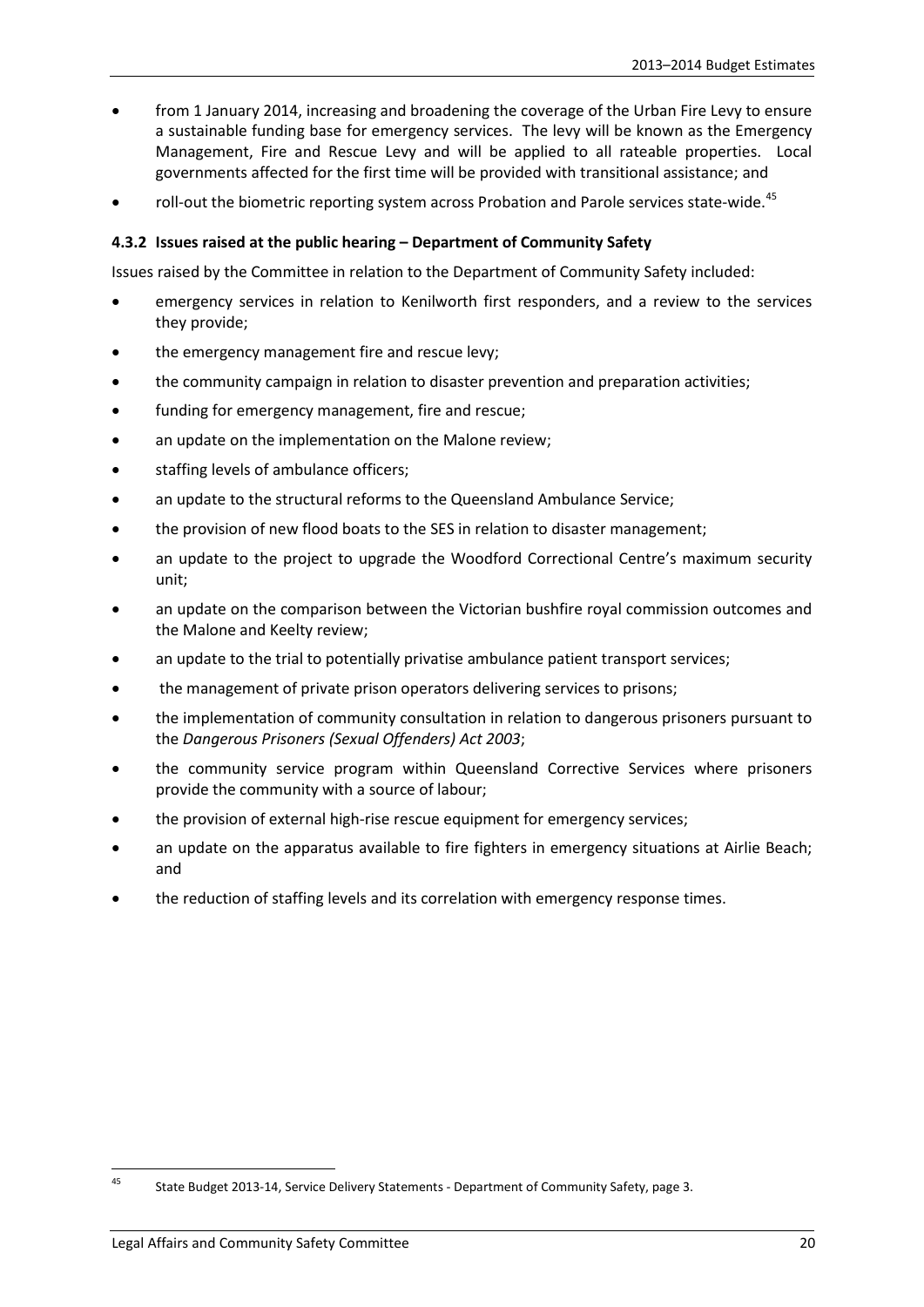## **STATEMENT OF RESERVATION**

## **LEGAL AFFAIRS AND COMMUNITY SAFETY COMMITTEE CONSIDERATION OF THE 2013/2014 PORTFOLIO BUDGET ESTIMATES**

This statement of reservation is submitted by the Member for Rockhampton on behalf of the Labor Opposition.

#### **GENERAL COMMENTS ON ESTIMATES PROCESS**

The Opposition members note that the improvements in the Estimates process introduced in 2011 as a result of the new committee system were eroded in the consideration of the 2012- 13 Budget Estimates, and have been further eroded in the consideration of the 2013-14 Budget Estimates. Ministers have failed to provide transparent information that allows a comprehensive review of the appropriations.

The removal of the Discontinued Measures and Discontinued Measures – Legislative Assembly into two separate volumes of the Service Delivery Statements is another diminution of the transparency of the appropriations, requiring persons wishing to scrutinise these measures to access a separate document, rather than having the information available in one place for ease of comparison with last year's papers.

The Budget Papers lack any sense of comprehension. The notes on major increases and decreases in expenditure lack any detail, and when a number of notes apply to the same measure, there is no break-down of the extent to which each of those different aspects impacts on the income or expenditure.

Questions asked by the non-government members of the Parliament as part of the Estimates process form a significant part of the scrutiny of the financial arrangements of the government. The answers furnished to those questions should be as accurate, fulsome and informative as possible to allow members to gain an insight into the background of the budget arrangements. This allows better scrutiny of the financial arrangements in the Estimates hearings.

The answers to the questions asked by non-government members were evasive at times, and did not fully address the questions that were asked.

It is the view of the Opposition that for future Estimates hearings, some oversight be given to the answers provided to ensure that the answers are responsive to the questions, and provide the information requested. This would greatly enhance the entire Estimates process, and improve the scrutiny that the committees can provide. The capacity for greater scrutiny was, after all, the purpose of the review of the Committee system so conscientiously undertaken by the 53rd Parliament.

Another issue of concern was the time allocated for questions by the Committee.

This year, as was the case last year, there was no consistent time period allowed for questions and answers by both non-government and government members. In fact, the Chair of the Committee, the Member for Ipswich Mr Ian Berry MP, commenced proceedings by saying he would operate on a twenty minute sequence. It was initially refreshing to see that he had taken on board the observations made by the Opposition members in their statement of reservation last year, where ten minutes had been allocated to questions, insufficient time to prosecute a line of questioning.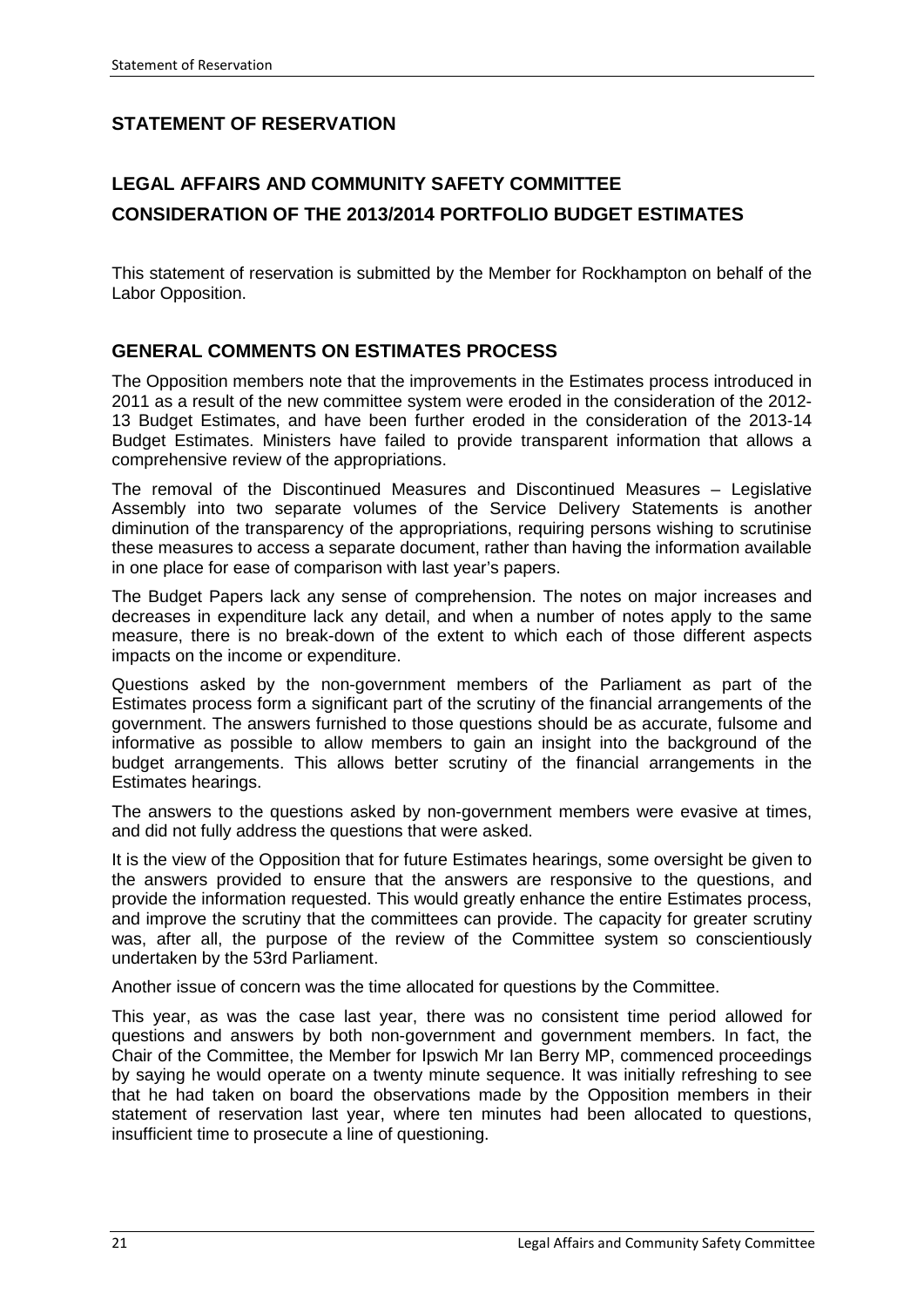This was the format adopted for the first session, but shortly into the second session, the Committee seemed to change from government to non-government questions on an ad hoc basis. In fact, at one stage, in the middle of questions by the non-government members, the member for Broadwater asked a question to allow the Attorney to deliver a statement in relation to a recently-released media statement, and the questioning immediately went back to non-government questions.

It is unfortunate that there was a change to the format without any discussion or even advice that it would occur. More disturbingly, however, was the fact that the government members appeared to run out of questions to ask the Attorney-General. As the Chair of the Committee explained, '*I do not know that the government has run out of questions. I think they may need time to reflect on some of the answers. We just do not have the support staff to be able to have them faxed in*.' He then unilaterally abandoned the twenty minute sequence for questions.

The Estimates process is an opportunity for all Members to ask questions of Ministers about their appropriations. It is a bi-partisan consideration by what is supposed to be a bi-partisan Committee of the Parliament to provide the type of scrutiny of the appropriations that the people of Queensland deserve. It was embarrassing to witness Government members of the Committee who, without the 'support staff' to 'fax in' questions for them, were unable to fully participate in the Estimates hearing. These Members have failed in their responsibility to their electorates to scrutinise the Government in its expenditures and to ensure the budget delivers services for the benefit of all Queenslanders, including their constituents.

#### **DEPARTMENT OF JUSTICE AND ATTORNEY-GENERAL**

#### **Crime and Misconduct Commission (CMC)**

Staffing of the CMC was raised by non-government members as a significant issue at this year's Estimates hearing, as it was last year. The Acting Chairperson of the CMC advised that 28 positions had been disestablished. The response to the question taken on notice indicated that at least eight positions have been abolished in the Misconduct and Integrity Division. They are largely fairly senior positions, being a Senior Officer, a PO5, an AO8, AO7, 3 positions at AO6 and a PO2.

The Acting Chairperson spoke of a number of investigations in the misconduct area that have been on the books for years, some going back for five years. It is concerning that positions have been lost from this area when there continues to be a backlog.

The budget papers reveal an amount of almost \$1 million withdrawn in equity from the budget of the CMC. The Director-General explained that this was because the CMC had, over a number of years, surplus cash reserves, which were transferred to Treasury. The Opposition members are of the view that those funds could have been better spent in maintaining the positions at the CMC and reducing some of the lengthy backlogs in the investigation of, in particular, misconduct matters.

The Acting Chairperson also provided information in response to a question taken on notice that indicates that 26 permanent positions were vacant at the CMC as at 30 June 2013. Of these, only nine are currently being back-filled. The Acting Chairperson has said that he does not believe the staff cuts will impact on the timelines of the investigation. This is something that the Committee should continue to monitor.

Similarly, CMC staff gave a concerning analysis to the Committee earlier this year in relation to the effect that the new criminal proceeds confiscation laws are likely to have on resourcing. The Director-General has given an assurance that this is unlikely to have much of an impact this financial year, that the major changes will have effect last year. The Opposition will be carefully scrutinising the budget next year to ensure that funding for this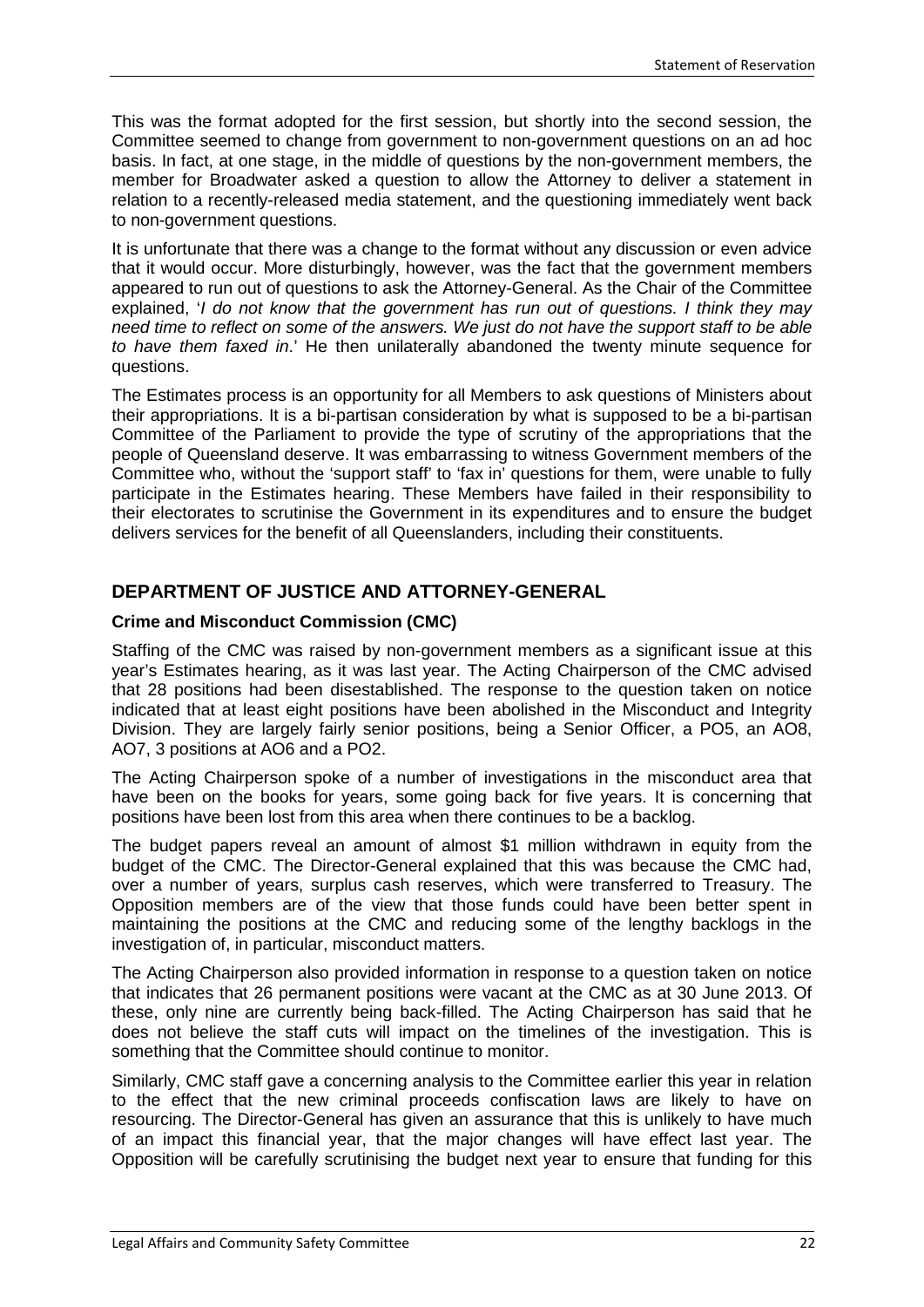important task of the CMC is increased in a manner commensurate with the likely increase in the revenue likely to be restrained by the CMC in its applications to the Court.

#### **Electoral Commission Queensland**

Both the Minister and the Acting Electoral Commissioner were asked questions about the implementation of the recommendations of the government's proposed electoral reforms, particularly in respect of voter identification being required by voters.

When the Minister was asked about the plan, he referenced the previous implementation of a voter identification card, which was introduced by the former Government to make the voting process simpler and less time-consuming. However, the voter ID card was never compulsory, and there was never any suggestion that voters would be refused a vote if they presented at polling booths without their card.

This is in stark contrast with the position taken by the Attorney-General. In response to questioning, he was adamant that people will be required to bring a form of identification to a polling booth. The Attorney-General informed the Committee, 'If they do not they will not be able to vote'.

The Acting Electoral Commissioner had said that the number of instances of voter fraud is relatively low. This is reflected in the Department of Justice Electoral Reform Discussion Paper issued in January this year. On page 29 of the Discussion Paper, it states: *Given that Queensland would be the only jurisdiction to require proof of identity on polling day, there is a risk that the requirement would lead to voter confusion. Also, as there is no specific evidence of electoral fraud in this area, introduction of proof of identity requirements could be considered a disproportionate response to the risk.*

Later in the hearing when the Acting Electoral Commissioner was asked questions about the voter ID requirement, he gave a different view to the Attorney-General. He said, '*For example, if they are not able to produce the required identification on the day, there is nothing stopping us giving them a declaration vote and following up at a later stage*.'

I hope that the account by the Acting Electoral Commissioner is correct, and the Attorney is incorrect. It would be a grave injustice if people, particularly elderly people or people whose work commitments make getting to a polling booth difficult, were denied the capacity to vote because they turn up on election day without the relevant ID. As first law officer of the State, the Attorney-General should see one of his roles as protector of the rights of all Queenslanders to exercise their democratic right to vote.

In exploring the government response to the electoral reform discussion paper, and the proposal by the Government to increase the donation disclosure cap to \$12,400, the Acting Electoral Commissioner made it clear that under the law as presently applies, donations under \$12,400 need to be disclosed. Donations under \$12,400 will not need to be disclosed under the Government's proposal. The Leader of the Opposition tabled documents showing that, of donations for a six-month period to the end of 2012, roughly 95 per cent of donations to the LNP were below \$12,400. For the ALP, the figure was 96 per cent.

The vast majority of donations will not be required to be disclosed under the new disclosure laws proposed by the Government. The Attorney's insistence that the disclosure will be required to be monthly rather than six-monthly makes it '*very transparent and more open than the current provisions provide for'* is laughable at best. Making only 4 or 5 per cent of the donations that are currently required to be disclosed disclosable on a monthly basis rather than six monthly cannot be seen to be more transparent or open in any way.

The CMC released a report on political donations in December 2012. This report was the subject of much discussion and criticism by the Attorney-General at last year's Estimates hearings. The Acting Chairperson of the CMC advised that, despite having conducted such a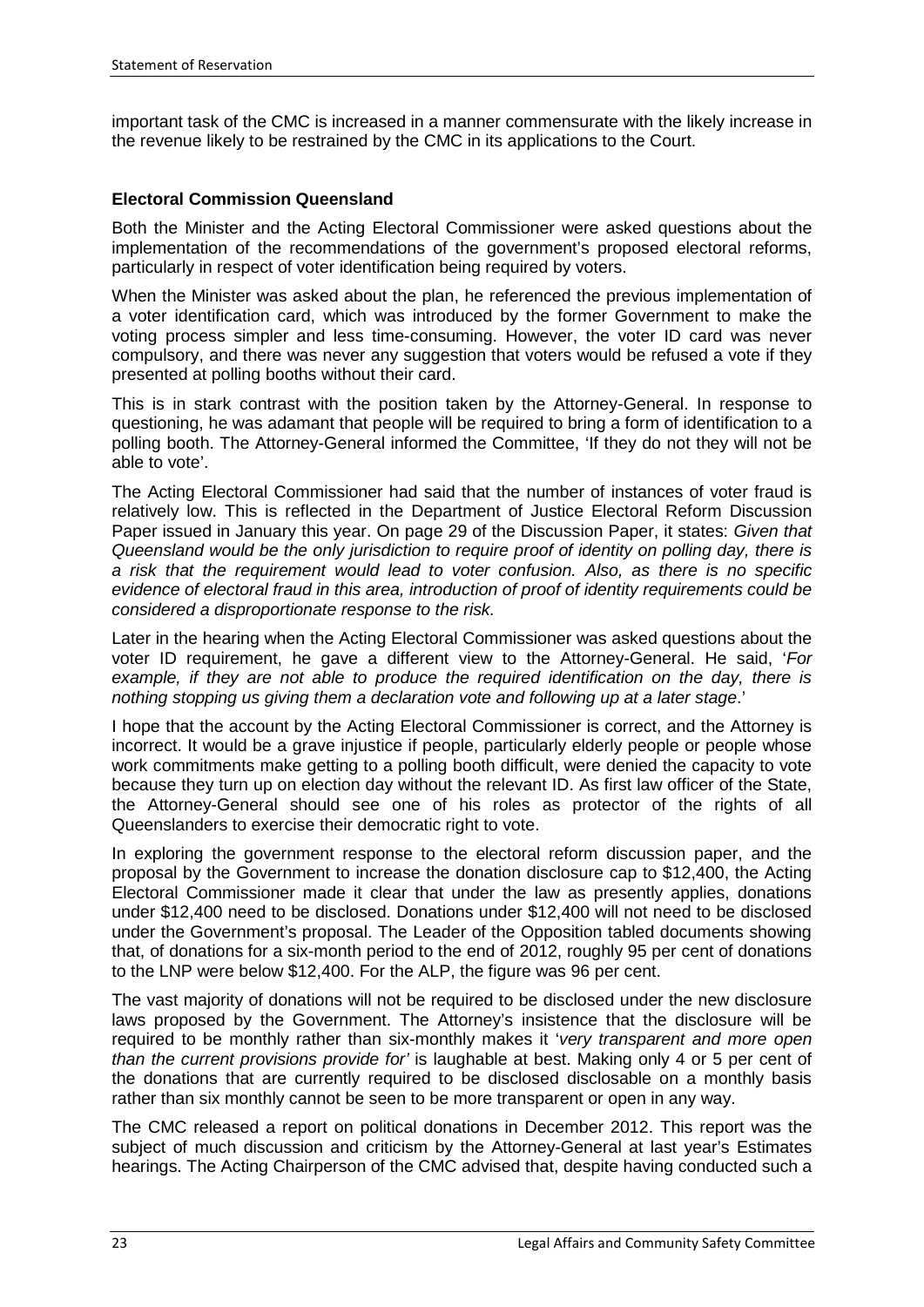review, the CMC was not expressly consulted in the Government's Electoral Reform discussion paper process. It is reassuring to note that the CMC did, however, provide a submission of its own initiative following the public call for submissions.

#### **Boot Camps**

The Attorney-General was asked to provide an explanation for the serious failings of the Cairns boot camp. The Attorney-General gave a frank admission to the Committee that the residential component of the boot camp 'fundamentally went wrong', a matter for which he took 'direct responsibility'. The Opposition were keen to ensure that such a situation would not be repeated in relation to the Cairns, or any other boot camp, and asked for assurances as to how this could be guaranteed.

The Director-General outlined a process that will be adopted for future boot camps, which includes a guarantee that no boot camps would be established in residential areas or near residential areas.

In relation to the probity process, he has also guaranteed that in future, the selection committee is independent of Government,' *that is, of executive government in the sense of ministerial intervention'.* The Director-General will also personally be taking an interest to ensure that the persons who have been nominated by the selection panel have experience in the field, and that an incident like the one at Kuranda will not happen again.

It is reassuring that the Minister has been prepared to admit that 'the government has learned its lesson from that proponent of the boot camp and it will not happen again'. The Opposition trusts this is so. The Director-General has said, '*We are learning from our mistakes as we are going in this one*'. Hopefully there are no more expensive and foolish mistakes from which the Attorney-General and the Director-General will need to learn.

As the Minister said during the Estimates hearing about any potential boot camp operators, '*they have to show a dedication to fixing the issues. The groups have to show that they have the capabilities, the staff and the knowledge, and it would be helpful if they have runs on the board.'*

The financial allocation for the further boot camps is \$3.1 million. It is unclear where this money will be allocated, or how much to each centre at this stage. We look forward to some greater clarification of these matters as the time comes. In response to Question on Notice No. 15, the Attorney-General explained that funding for this initiative has been made following a reallocation of moneys realised from savings achieved through "prudent" staff vacancy management practices progressed by the Department of Justice and Attorney-General during the 2012-13 financial year.

The Opposition members are interested to know how many positions in the Department have been sacrificed to make this financial commitment.

#### **Budget Savings**

The Attorney-General has provided advice that many of the initiatives he has announced since becoming Attorney have been funded from a reallocation of resources realised from savings achieved through "prudent" staff management. This includes the election commitment of boot camps, as advised in answer to Question on Notice No. 15 and the Callinan/Aroney Inquiry into the CMC, another LNP election commitment, according to the response to Question on Notice No. 17.

A similar situation exists in relation to the establishment of the Building Construction Compliance Branch. Another LNP election commitment, this has been funded, according to the response to Question on Notice No. 13, by re-directing funding previously allocated to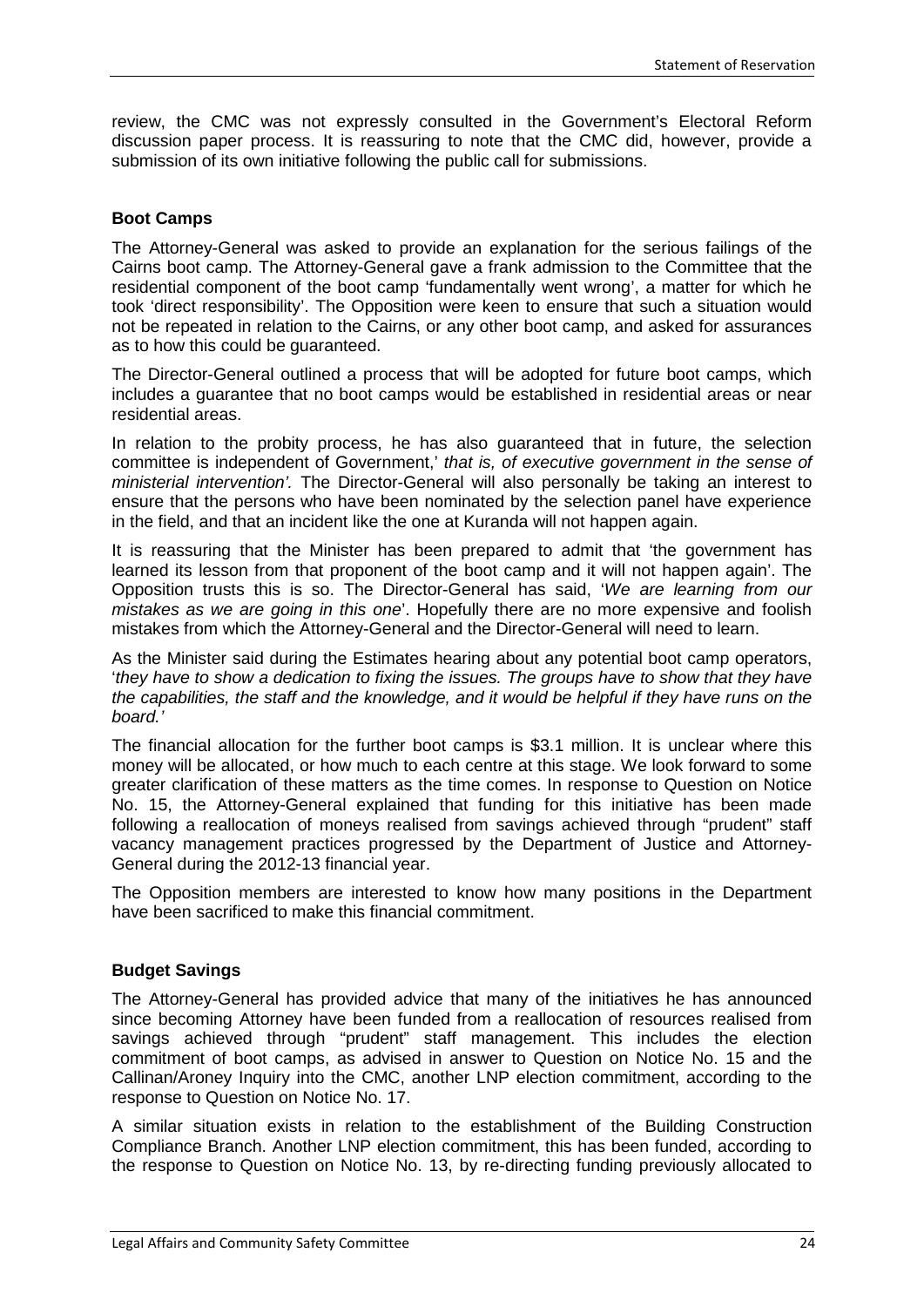Industrial Relations Services. This cut to an important service has been to fund an LNP election commitment.

It is clear from the Budget Papers, therefore, that the staff cuts, at least in the Department of Justice and Attorney-General, have largely been to fund election commitments, rather than to pay down debt, as has been repeated time and again by members of the government.

The Attorney-General was asked to explain the variation between the allocation of \$105 million in the 2012-13 budget for property, plant and equipment, and the estimated actual of \$46,982,000. The Director-General explained that '*the principal reason for the reduction from \$105 million to \$46 million was that the Queen Elizabeth II Courts of Law building came in under budget, basically \$45 million under budget'.*

As the Leader of the Opposition pointed out, the building of the Courts of Law was a great initiative under the former Labor government. Construction on the building commenced in 2008, and it was opened in August 2013, a little over four months after the LNP Government took office. It was then a little disingenuous of the Attorney-General to claim that it was '*good savings by this government to come in under budget'.*

The Leader of the Opposition also pointed out the fact that \$3.5 million in equity had been withdrawn from the Office of the Information Commissioner in 2012-13. The Director-General again explained that this was due to an excess of cash balance that was transferred back to Treasury.

The Opposition members are also concerned about transfers of funds of such a nature back to Treasury when the bodies could utilise the funds to ensure openness and integrity in Government.

#### **Labour Day**

In response to a question from a Government member, the Attorney-General explained why he had made changes to the public holidays in Queensland. He said,

*'Early in the year we went from Christmas and New Year to Australia Day, Anzac Day, Labour Day and Easter. There has always been a high percentage of public holidays in the first half of the year. We had the Queen's Birthday holiday in June but there would be nothing for the rest of the year.* 

*We set about making sure the good workers of Queensland could actually enjoy*  family time throughout the year, with public holidays not necessarily concentrated in *the first half of the year, so we did move Labour Day to October. We have kept Labour Day, so the tradition of Labour Day and the marches can continue in October. The public holiday will be there so that people can have a free day. We have moved the Queen's Birthday holiday back to June.'*

Later, in response to further questioning from the Member for Bundamba, the Attorney-General said, *'As we travelled around the state, even in opposition, I was always told about the discomfort of people having so many holidays in the first half of year and not the second half of the year. The government resolved to fix that for the workers of the state. They have the same amount of holidays but over a better mix of time periods.'*

The Member for Bundamba then asked the Attorney-General, "You say here that it reduces the concentration of holidays in the first half of the year. Aren't there exactly the same number of public holidays in the first half of the year after the change as there were before?

**Mr BLEIJIE:** No, because Labour Day is being taken from May and put in October. Therefore, that is a reduction of one—and I am not replacing Labour Day with anything in the first half of the year, so no.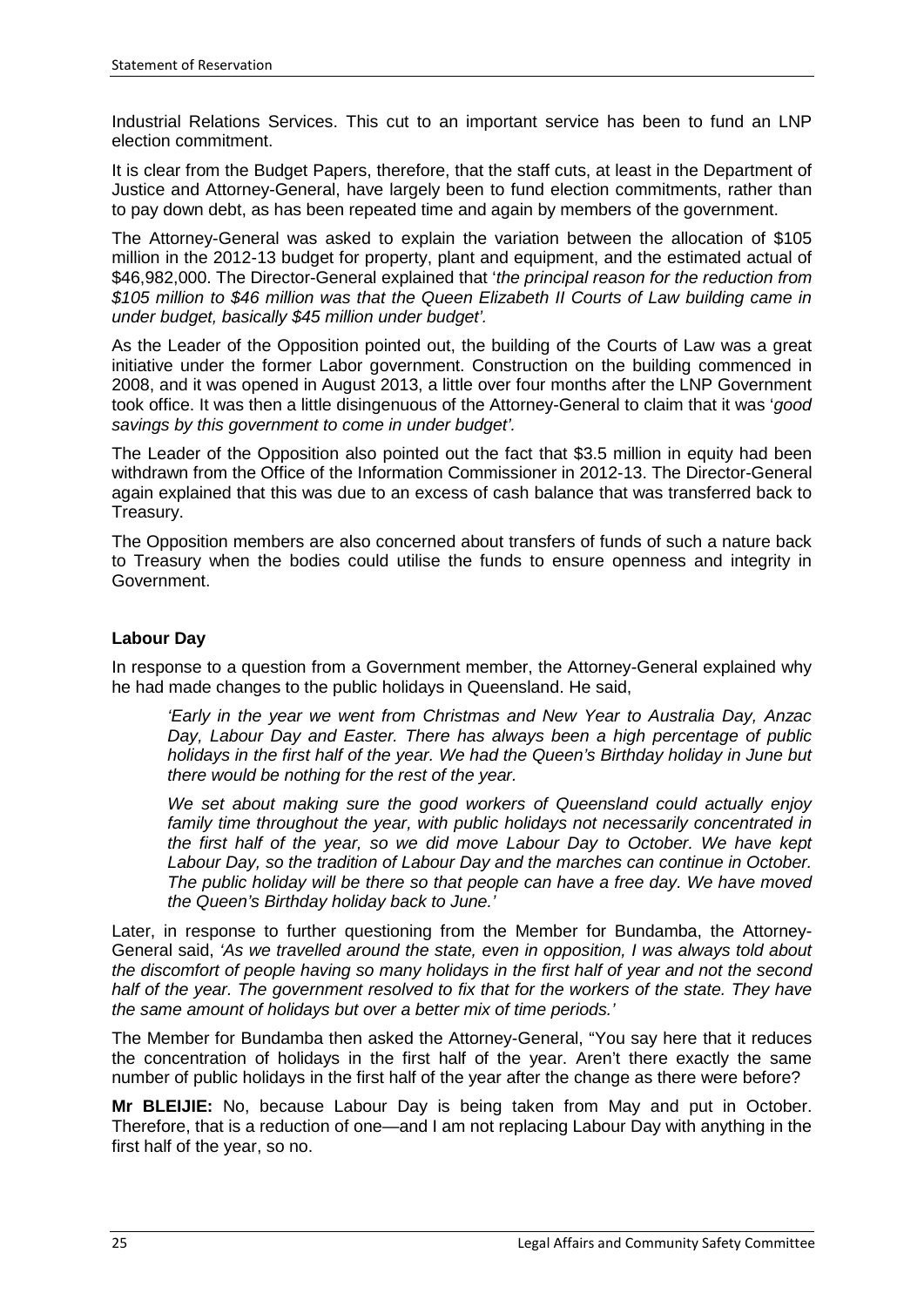In fact, the Attorney-General was replacing Labour Day with a holiday in the first half of the year, changing the Queen's Birthday holiday from October back to June. The member for Bundamba then tabled a document setting out the Public Holidays throughout the year, which clearly showed that, by moving Labour Day to October, and moving Queen's Birthday from October to June, there remained the same number of holidays in the first and second halves of the year as had been before the change.

The Attorney-General then later sought to clarify the issue. As he said,

'*Finally, the member for Bundamba asked about public holidays and the calculation of public holidays. Although remaining the same, the mix of public holidays in the first half of the year is in fact less one in terms of April where I used the period of Anzac Day, Easter and the former May Day. The Queen's birthday is in the middle of the year. That was returned to normal and that is in the middle of the year. So it is actually a decrease in the very first half of the year in terms of the public holidays.'*

No matter how much the Attorney-General ties himself in knots seeking to explain things, June is in the first half of the year. October is in the second half of the year. There has been no change to the number of public holidays in the first and second halves of the year.

#### **Ombudsman**

The Ombudsman was questioned in relation to concerns he holds about recommendations made in the Callinan/Aroney Report. It was disturbing to see that the Attorney-General had refused to answer a question asked of him by the Member for Nicklin about any submission he had received about this matter from the Ombudsman, and brushed off the question by saying it could be obtained through Right to Information application. It has now become public that the Ombudsman had written in rather critical terms of the lack of consultation with either him or his office in the preparation of the Report.

The Opposition members are pleased to see that the Implementation Panel is working with the Ombudsman to address his concerns, and look forward to hearing whether those concerns have been adequately addressed in the final implementation of the report.

#### **Union Accountability Measures**

In addition to concerns about how the implementation of the Building Construction Compliance branch is to be funded, the Opposition members also hold concerns about the political motivation behind not only the establishment of this office, but also other legislative changes.

Whilst all Queenslanders are keen to ensure that all persons representing employers and employees act with integrity at all times, it is unfair to impose restrictions on one sector that do not apply to the other. We saw this with the recent legislative changes to disclosure by unions. The laws apply only to employee organisations, and not employer organisations, and are retrospective in nature.

This can only be said to be politically motivated. The Leader of the Opposition asked the Director-General a question in relation to this matter. She asked:

*Director-General, I refer to the recent legislative changes for so-called accountability of industrial organisations. Is the director-general aware of any Queensland cases in the last decade where an industrial organisation was brought before the Queensland Industrial Commission over issues of alleged impropriety of office holders?* 

*Mr Sosso: Leader of the Opposition, what do you mean in terms of 'impropriety'?* 

*Ms PALASZCZUK: Any allegations about misuse of funds; any irregularities. I am happy for you to take it on notice.*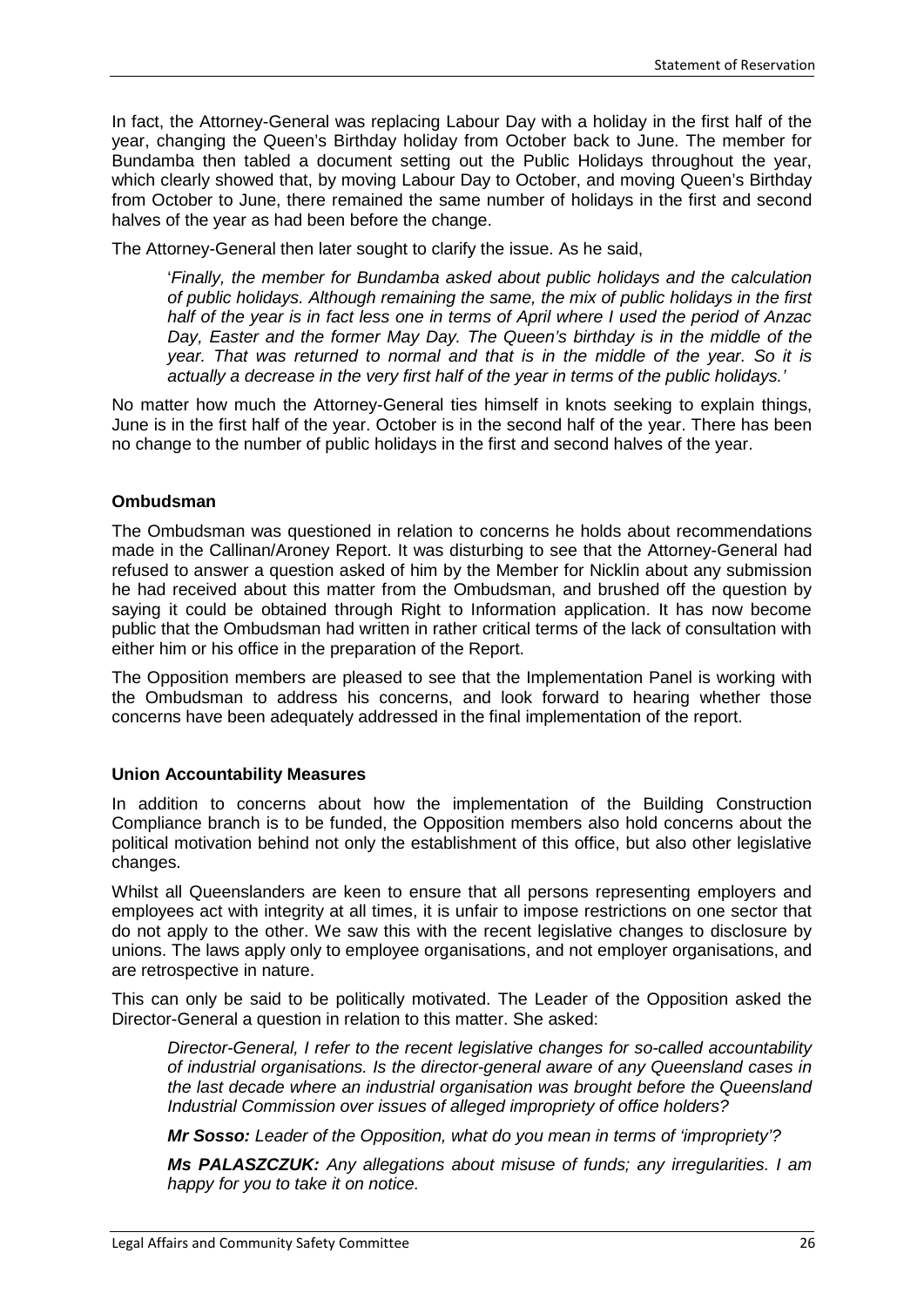*Mr Sosso: I imagine that there may have been many over the years in terms of both trade unions and employer organisations in terms of individual matters. Is that what you are after?* 

#### *Ms PALASZCZUK: Yes.*

The question was taken on notice, and the Director-General provided the following response:

- The Registrar of the Queensland Industrial Relations Commission advises that there is one (1) ongoing investigation into the financial administration of the Queensland Retail Traders Association.
- I am advised that the registrar has not conducted any other investigation for wrongdoing by an industrial organisation in the past 10 years.

These facts speak for themselves, and for the motivation behind the legislation.

The SDS refers to the establishment of the Building Construction Compliance Branch. It lists amongst the Government commitments for 2013-14 as:

• introducing the *Implementation Guidelines to the Queensland Code of Practice for the Building and Construction Industry* and establishing the Building Construction Compliance Branch to improve productivity, reduce costs and stop unlawful industrial activity in Queensland's building and construction industry

As the Director-General has said, there is no evidence before the Queensland Industrial Relations Commission of any wrong doing by an industrial organisation in the past 10 years. The Attorney-General has never outlined what 'unlawful industrial activity' he is referring to. It is difficult to see why a Branch would need to be established for a specific purpose when there is no evidence that what is complained of actually exists.

However, the Attorney's duplicitousness in this matter goes further. He has made statements in relation to private sector industrial relations that are inconsistent and irreconcilable.

On the one hand, the Attorney-General slashed the jobs of industrial inspectors, whose function was to help ensure workplace health and safety was maintained and enforced for men and women working in Queensland. The Attorney-General justified the sackings by saying that because the Federal Government, and the Fair Work Act, covered private sector worksites, there was no role for the State Government in ensuring standards for Queensland workers on private sites.

Yet in the next breath, the Attorney-General dramatically referred to unlawful behaviour and militancy on private sector worksites and claimed the State Government had a role in attacking unions in the private sector, despite those workplaces being covered by the federal system and Fair Work Act.

It seems the Attorney-General has differing views on the State Government's role in private sector industrial relations when the protection of workers is concerned, compared with the opportunity to attack industrial organisations. It is disappointing to Opposition members of the Committee that ensuring that Queensland workers return home safely to their families at the end of the day is not a high priority for the Attorney-General.

#### **Ministerial Diary**

During the hearing, the Attorney-General was questioned about inconsistencies between his Ministerial diary for May and the lobbyists' contact log. The Attorney-General took the question on notice, and provided a response that verified that there were three lobbying contacts contained in the contact logs that were not contained in his Ministerial diary. Two such contacts came within the exemptions to the diary.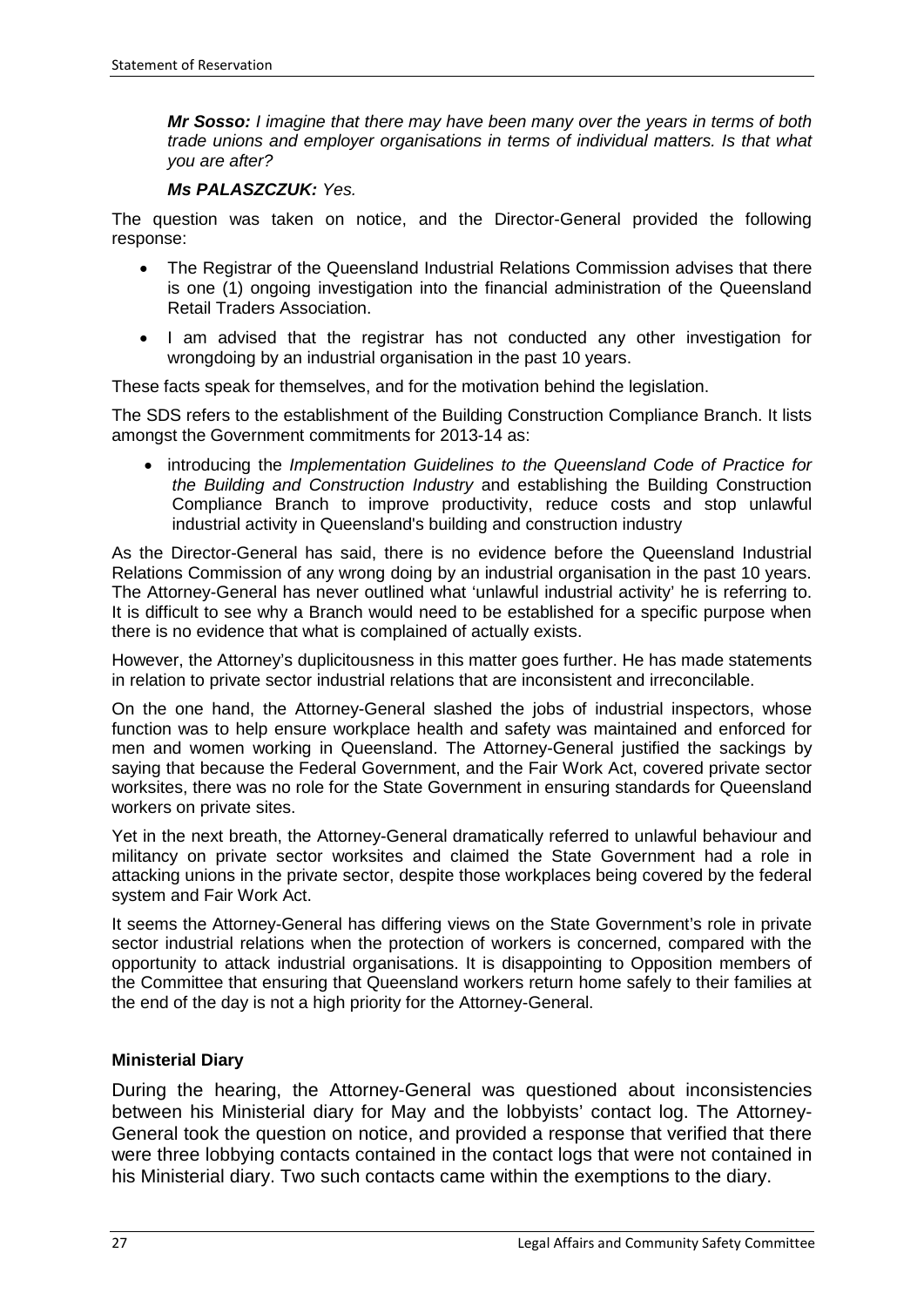## **POLICE AND COMMUNITY SAFETY**

The Opposition has concerns about the degree of accountability and transparency displayed during the Estimates hearing for the Police and Community Safety portfolio. The fact that key concerns of the Opposition, issues that go right to the heart of accountability and ethics in this State, remain unanswered does little to instil confidence in the public that all efforts are being made to improve safety for Queenslanders.

That the Minister sought to avoid any scrutiny of his Ministerial responsibilities, highlights a lowering of accountability standards. Queensland has made substantial progress in recent decades by improving the accountability of the Queensland Government and the Queensland Police Service.

It is the function of the Opposition during Estimates hearings to provide an in-depth examination of all aspects of Government expenditure and decision making in order to ensure the interests of Queenslanders are served and the services provided by Government are capable of withstanding scrutiny.

As has been stated in the Fitzgerald Report (at pages 123-4):

*"It is much less likely that a pattern of misconduct will occur in the Government's public administration if the political processes of public debate and opposition are allowed to operate, and the objectives of the parliamentary system are honestly pursued".*

*"One of the functions of any opposition party in Parliament is to expose errors and misconduct by public officials. Unless the Opposition can discover what has happened or is happening and give consideration to events with expert assistance, it cannot expose and criticize activities and the people involved. It is effectively prevented from doing its job".*

*"It is essential that the Government is not able to claim that secrecy is necessary when the only thing at risk is the exposure of a blunder or a crime."*

Any attempt to avoid scrutiny by the Minister strikes at the heart of the principle of responsible government. Further, it is the role of the Minister to provide an example of the high standard of behaviour that is expected of him, his staff, and the Department. The Minister struggled in this respect and thereby undermined public confidence in the Government.

#### **Cairns Trip**

The Opposition sought to pursue the Minister's trip to Cairns on the  $25<sup>th</sup>$  and  $26<sup>th</sup>$  of May 2012. The Minister refused to answer this question because the expenditure was from the previous financial year's budget. The Shadow Minister for Police has now written to the Director- General of the Department of the Premier and Cabinet, Mr Jon Grayson asking him to conduct an investigation into whether the spending by the Minister was within the Ministerial Guidelines and was appropriate in the circumstances, given the material contained in the email and the Minister's subsequent explanations.

At the time of the Estimates hearing the Shadow Minister was unaware of the nature of the personal event the Minister had on in Cairns and for this reason was offering the Minister a chance to explain the email, his use of Department resources and Ministerial spending on what appeared, at face value, to be a manufactured event to enable the Minister to claim Ministerial expenses for what was described by his own staff as a personal trip. Opposition members await the outcome of Mr Grayson's investigation.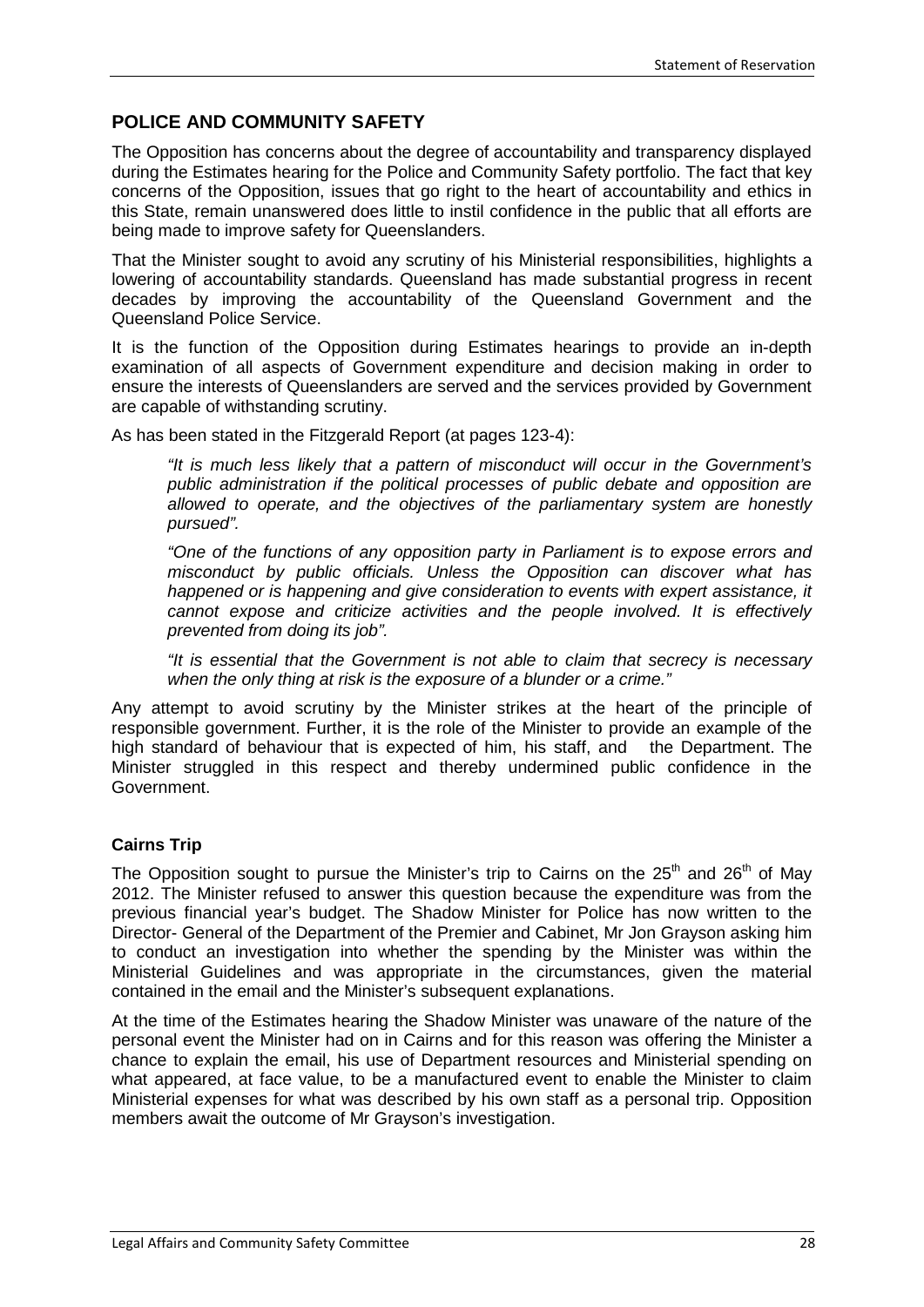#### **Police Recruiting**

During last year's estimates hearing, the Opposition raised concerns about the potential lowering of entry standards and training provided to recruits in the Queensland Police Service. This concern was primarily due to the large number of recruits required to fulfil the LNP election commitments.

The Minister answered, *"In relation to recruiting, particularly in recent times such a large number have been coming through that we have to ensure we vet people properly"* and *"I just wanted to clarify that for the member's sake to ensure that he understands the support that this government has for the Police Service and its commitment to the highest ethical standards within the Queensland Police Service".*

The member for Rockhampton raised issues with the Minister again at this year's hearing about Police recruitment practices, in particular the completion of the obstacle course by potential police recruits. The Minister referred that question to the Commissioner as it was operational in nature.

In his response, the Commissioner stated:

"we certainly look at a person's fitness as part of the entry standard. At the present time there is no obstacle course in our current program. That is not part of the standards that we use. We use a more scientific test called a beep test which is a back and forward running test that you may be aware of, sir.

The Member then raised questions about the integrity process, and comments being posted on the Facebook pages of potential recruits which may reflect on their suitability for acceptance as recruits. The Minister and the Chair of the Committee invited the member to put any concerns he may have in writing to the Commissioner, and gave an undertaking that the Police Service would investigate.

The Shadow Minister had previously written to the Minster in December 2012, outlining some of the concerns he had, including suitability of persons entering the Police Academy and the possible attempts of Outlaw Motorcycle Gangs to collect intelligence on potential police recruits. It is particularly concerning that people with links to the Rebels Outlaw Motorcycle Group had access to photos of police recruits and their family information as these recruits may be compromised in any future investigations involving bikie gangs or work in surveillance areas. The response from the Minister was, in the Member's view, less than satisfactory. The Estimates hearing was therefore the opportunity to raise these issues directly with the Minister to ensure the integrity of the recruiting process and to ensure that the best possible applicants enter the Queensland Police Service.

The Shadow Minister has now written to the Commissioner of Police outlining further material in relation to his concerns with the recruitment standards, and enclosing a copy of the letter to the Minister from December last year, for his consideration and investigation thereof.

In this letter the Opposition also requested a clarification from the Commissioner about his statement during the hearing that an obstacle course was not part of the selection process. It appears from accessing the recruit website and comments from recruits that an "*Urban Environmental Simulator and Dummy Drag"* is part of the testing process, which is described as an *"exercise is designed to reflect the types of obstacles encountered by police in an urban environment and the rescue of a person. It is a timed test that requires you to negotiate four obstacles and then drag a 30 kilogram dummy for 10 metres to a finishing point".*

The Opposition's concern that bikie gangs may be using Facebook groups to infiltrate the Police Service and target Police officers is shared by the Australian Crime Commission, which states in its report that bikie gangs are targeting police and other public officials through social media. The Opposition has observed examples of police recruits "liking" tattoo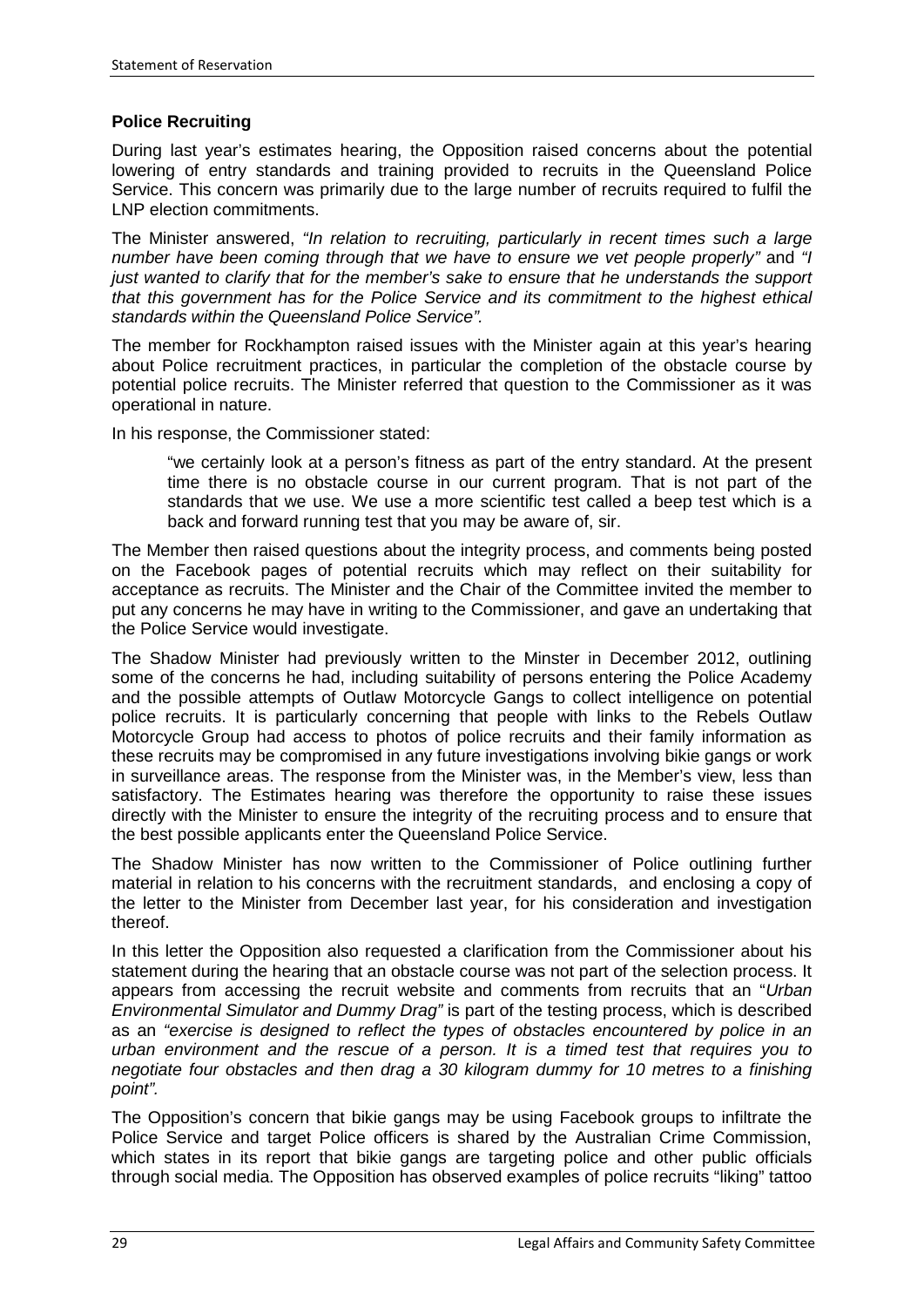parlours and bodybuilding groups which appear to mirror the concerns expressed by the Australian Crime Commission.

The December 2012 letter to the Minister also highlighted the Opposition's concern that any person who enters the Police Academy who is associated with racist or sexist attitudes or comments might be compromised in their future investigation of matters involving members of these groups.

Again, the Opposition members of the Committee await the Commissioner's advice in relation to the outcome of his investigation of these matters.

#### **Upward movement of Estimate targets for traffic accidents and vehicle theft**

Opposition members find it difficult to comprehend that certain "target/estimates" measurements as outlined in the budget have been shifted upwards. This means that the Queensland Police Service Budget is predicting increases this year in traffic accident deaths, hospitalisations from collisions and vehicle thefts.

Whilst the Minister described the increases twice as "aspirational estimates", the Opposition would aspire to a lowering of those targets. Interestingly the Minister is happy to use the term target/estimate in the hearing when the SES exceed the target, but will not use the term when he fails the community in the important areas of road safety and vehicle theft.

The Opposition notes that 45 less staff were actually employed by the Queensland Police Service in the area of road safety, compared with the staffing level actually budgeted for. It is of concern that police officers may have been off the road completing work that was previously done by administrative staff. Vital education about road safety was highlighted as being so important by the Commissioner and the Opposition hopes that no cuts to staff were from this area given the increase in the road toll.

Similarly the "target/estimates" have been dramatically shifted upward for vehicle thefts. The actual vehicle thefts this year were above the upper target level. It is simply not good enough to increase the targets so that, by meeting the increased target next year, the Minister can claim a dubious success.

The Minister was offered a chance to explain why the targets have been increased and what funding would be required to bring the traffic accidents and vehicle thefts back to pre- LNP Government figures.

#### **Gold Coast Policing numbers**

The estimates hearing also highlighted the fact that the Premier's public statements that 130 Police Officers had been transferred to the Gold Coast were incorrect. The Commissioner revealed that 137 police officers had gone to the South Eastern Region. The Member for Logan boasted Logan District (part of the South Eastern Region) received 71 police officers leaving 66 Police officers for the Gold Coast and Coomera. Senior Police on the Gold Coast have made public statements that they believed the number of extra police on the Gold Coast was around 60, consistent with the numbers exposed during estimates. It is incumbent on the Minister to ensure that the Premier not make any further public statements misleading the Gold Coast Community by indicating they have 130 extra police when clearly 71 of those officers are based in Logan.

#### **Operational Intelligence**

Statements made by the Minister in relation to bikie gangs prompted the Shadow Minister to request a picture of what was happening on the ground on the Gold Coast. The Opposition accepted the Commissioner's view that the information requested was subject to operational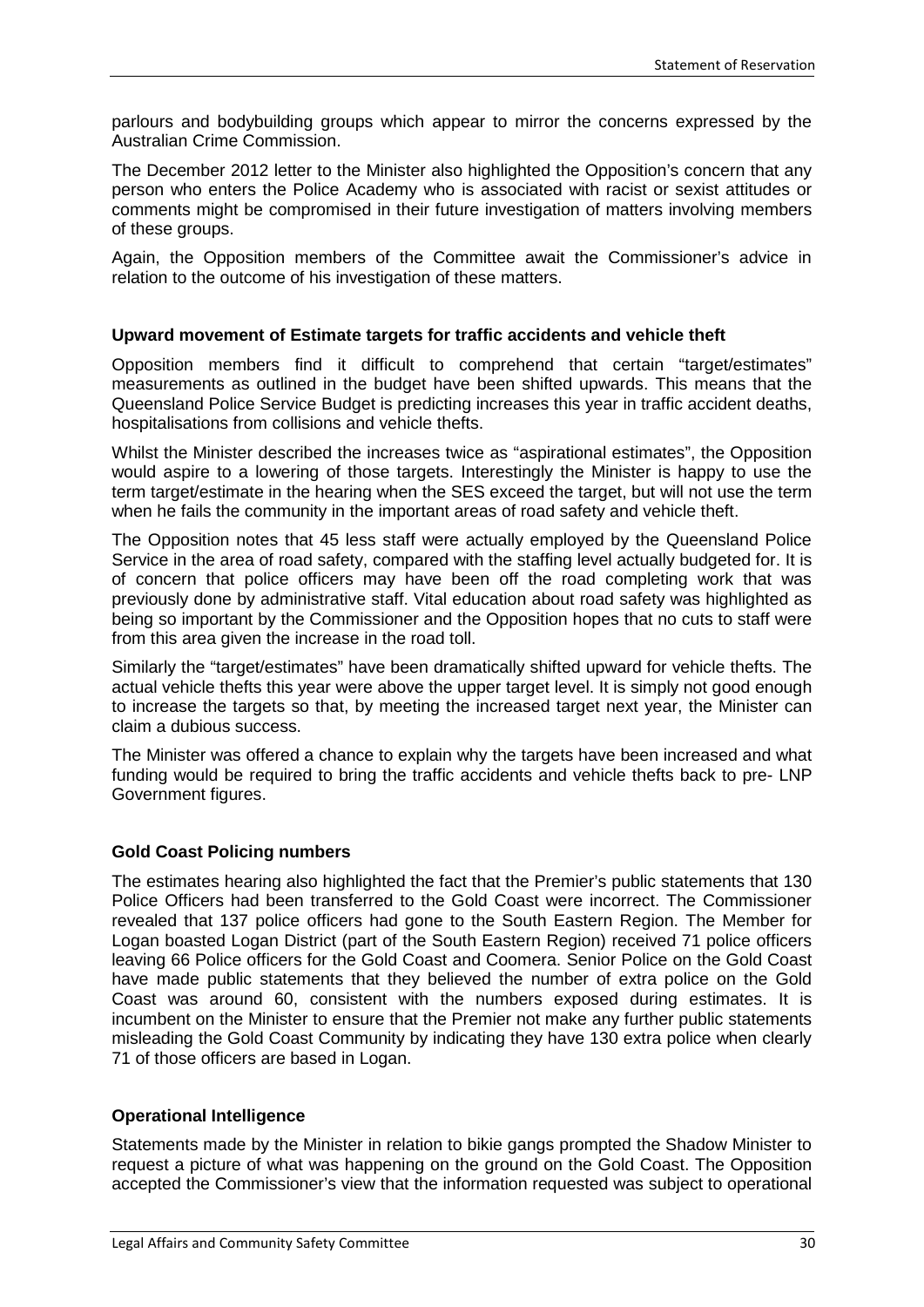intelligence and a private briefing was more appropriate. The Shadow Minister will follow up that invitation from the Commissioner.

Whilst the Shadow Minister was very happy with the Commissioner's undertaking to brief the Opposition privately in regard to the situation, it was disappointing to watch the news the following day to see information of the nature requested, which included the fact that officers were being threatened, 57 businesses with bikie links were operating on the Gold Coast, 285 patched bikie gang members operated on the Gold Coast, the Bandidos control Broadbeach and the Finks control Surfers Paradise, with six other Gangs operating on the Gold Coast, that Police had commenced secret operations and over the last 18 months police had been profiling bikie gang members.

The Opposition wish to place on the record our support for measures undertaken to combat bikie and organised crime in Queensland and are confident the Queensland Police Service want to ensure the Minister is providing the appropriate resources to combat organised crime and utilise to full effect the organised crime legislation passed by the previous Government and opposed by the LNP in Opposition.

#### **Rural Fire Service**

The Rural Fire Service remains in a holding pattern awaiting the findings of the Keelty Review. Questions remain over the implementation of the Emergency Services Levy, particularly with respect to council collection of the levy and the flow of funding back to the Rural Fire Service. It appears warnings had been given by the Department that Councils might refuse to collect the levy. The Minister has a responsibility to communicate to the hardworking volunteers what the true financial position is of each Brigade as they plan for the future.

The Opposition is concerned that while there is an increase in the funds being collected through the increased tax, this comes at a time families are struggling with the cost of living, only to see the tax revenue be handed back to the Government and not used for the intended purpose of supporting emergency services volunteers. The Minister has clearly failed to guarantee funding to the Rural Fire Service; these concerns are being felt in Brigades across the State.

#### **The Minister's relationship with the Unions/Keelty Review**

The Minister was asked a question about the serious concerns and risks to public safety that had been publicly expressed by the Queensland Fire and Rescue Service Senior Officers Union. This union comprises the most senior professional officers in the Queensland Fire and Rescue Service, and their views are worthy of respectful consideration.

The Minister, rather than answering the question, chose to use this as an opportunity to make comments critical of the United Firefighters' Union, an industrial organisation that had nothing to do with the comments. The Minister should be embarrassed by his comments, and should apologise to the Union for his outburst.

It is incumbent on the Minister to listen to his employees. By refusing to do so, the Minister risks the possibility of disregarding an important warning that could result in the loss of lives. Importantly to the Estimates Committee, it appears the Minister failed to fully outline, in his answer during the hearing, the total cost of the review. By only providing his department's actual spend, and failing to include all the consultation fees and travel etc., which is being paid by the Department of the Premier and Cabinet, the figure provided by the Minister is not an accurate reflection of the actual cost of the review. That figure remains unknown.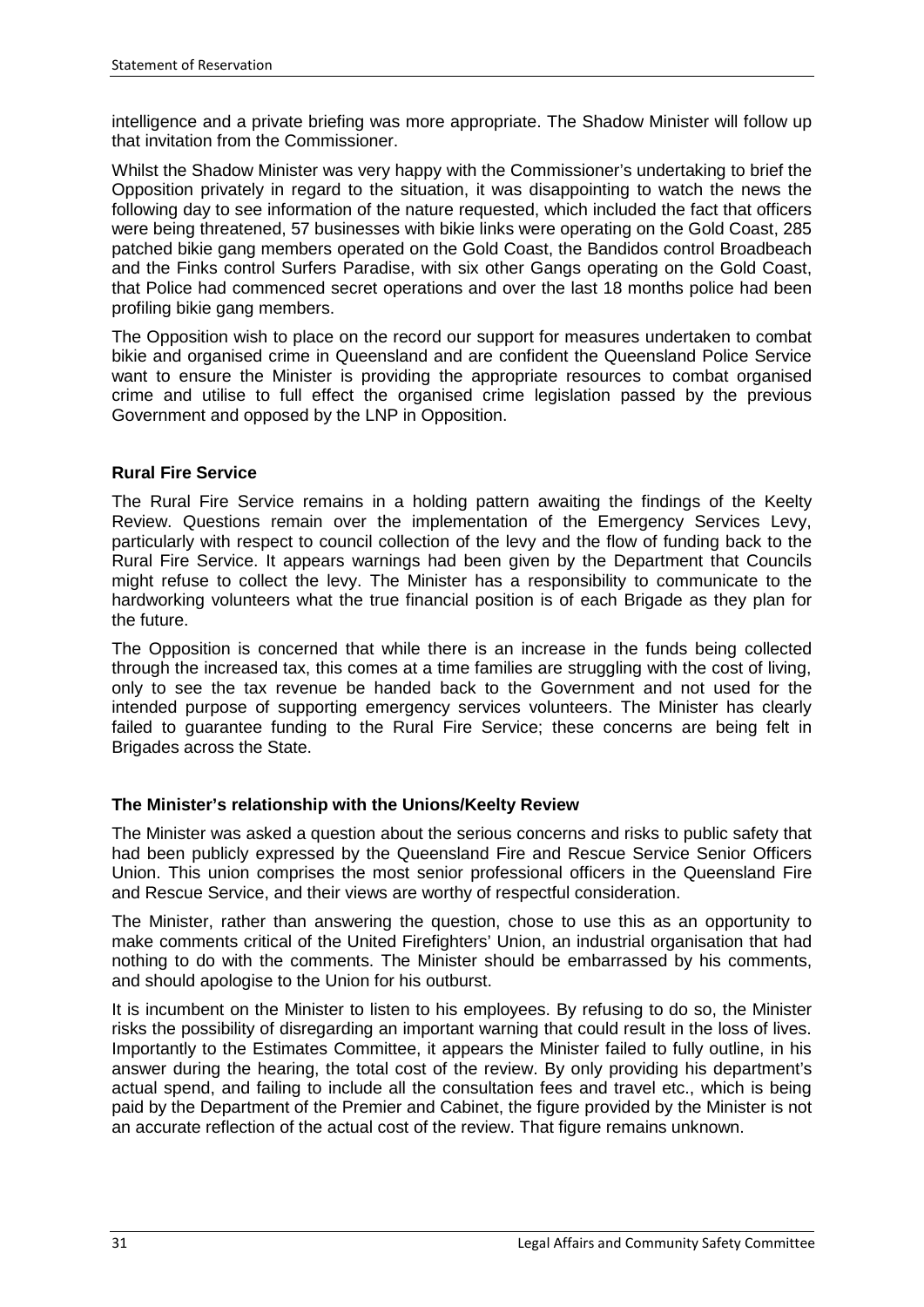#### **Ambulance Patient Transports**

During the Estimates hearing the Opposition attempted to get a definitive answer on what the future holds for Ambulance Patient Transport Officers, who have been contacting the Opposition Office with their genuine concerns that their work will be outsourced following the introduction of a new trial currently being conducted in the Metro South Hospital and Health Service.

The Minster failed to outline the process and again hid behind the Keelty Review. From documentation tabled by the Opposition, it is clear that this outsourcing option was being discussed in the very early stages of the LNP Government.

The Opposition understands an interstate company is conducting the trial and has been unable to ascertain how they were awarded the trial at the expense of other private providers, particularly given the Government's commitment to the "Buy Locally" campaign.

Should the Government outsource this work following the trial, the Opposition will seek a commitment from the Minister that workers' entitlements and rights are protected.

#### **Private Prison Providers**

Following questioning in relation to the penalties imposed on private prison providers, the Minister tabled a document in his response to the question taken on notice that illustrates breaches of provider contracts. The data as illustrated in the table below Raise concerns. Considering that multiple reviews into prisons including the Costello Audit, have recommended expansion of prisons run by private prison providers, the Opposition members demand that the Government maintains appropriate oversight to ensure the number of incidents is reduced. The Opposition members are particularly concerned that some of the assaults and other offences against Corrective Services Officers are not considered serious enough to warrant action.

| <b>Month / Year</b> | <b>Incident Type</b>                             | <b>Provider</b>            | <b>Action</b>                                                                                                                                                                        |
|---------------------|--------------------------------------------------|----------------------------|--------------------------------------------------------------------------------------------------------------------------------------------------------------------------------------|
| <b>July 2012</b>    | Discharge in Error                               | <b>GEO Group Australia</b> | \$25,000 penalty<br>imposed.                                                                                                                                                         |
| September 2012      | Discharge in Error                               | <b>GEO Group Australia</b> | \$25,000 penalty<br>imposed.                                                                                                                                                         |
| September 2012      | Discharge in Error                               | Serco Australia            | \$25,000 penalty<br>imposed.                                                                                                                                                         |
| October 2012        | Discharge in Error                               | <b>GEO Group Australia</b> | \$25,000 penalty<br>imposed.                                                                                                                                                         |
| January 2013        | Death in Custody<br><b>Maximum Security Unit</b> | <b>GEO Group Australia</b> | QCS Office of the<br>Chief Inspector<br>conducted a full<br>investigation into this<br>incident with the<br>centre required to<br>provide response.<br>\$100,000 penalty<br>imposed. |
| May 2013            | Discharge in Error                               | Serco Australia            | \$25,000 penalty to<br>be finalised.                                                                                                                                                 |